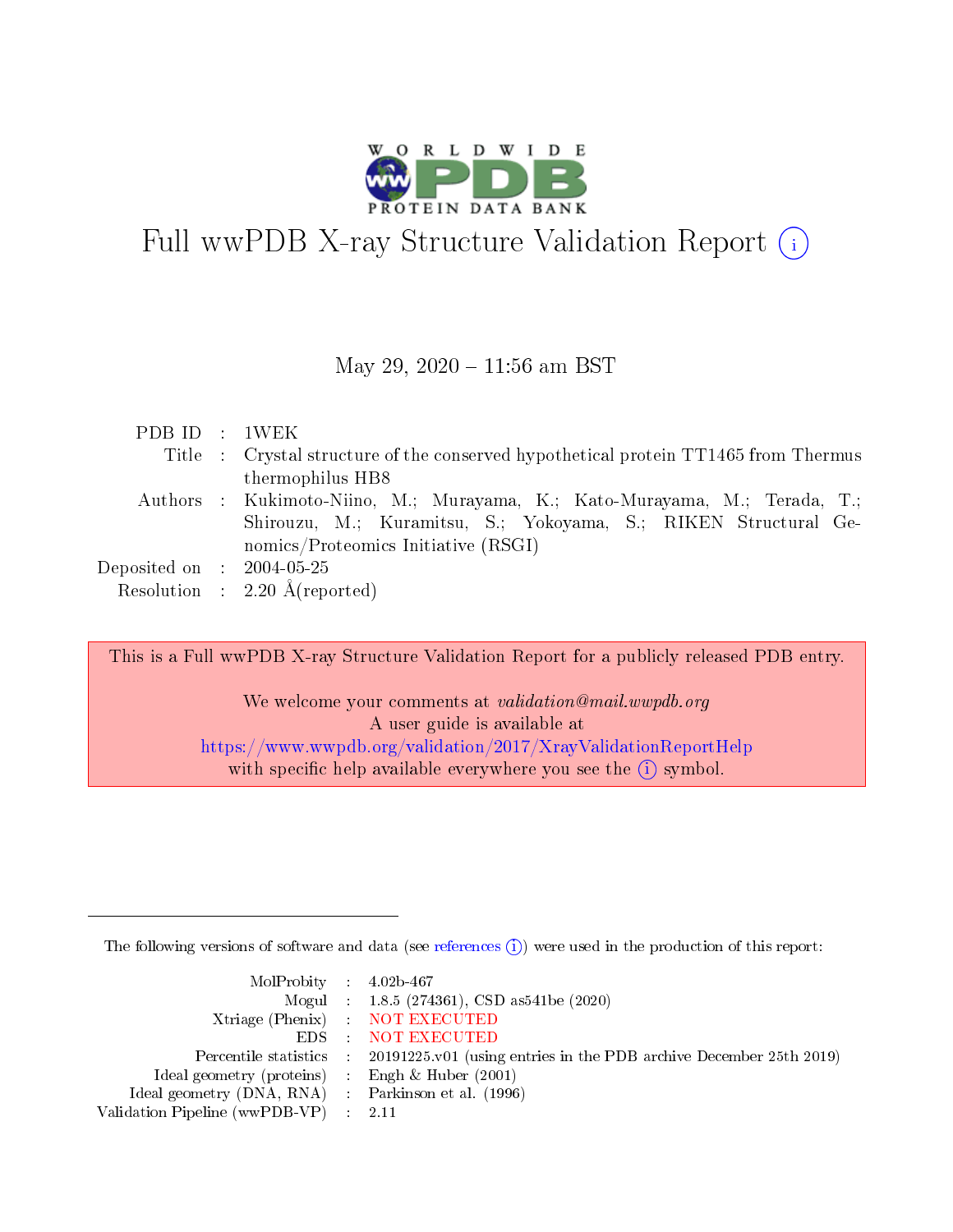## 1 [O](https://www.wwpdb.org/validation/2017/XrayValidationReportHelp#overall_quality)verall quality at a glance  $(i)$

The following experimental techniques were used to determine the structure: X-RAY DIFFRACTION

The reported resolution of this entry is 2.20 Å.

Percentile scores (ranging between 0-100) for global validation metrics of the entry are shown in the following graphic. The table shows the number of entries on which the scores are based.

| <b>Metric</b> |                                                               | <b>Percentile Ranks</b><br>Value                                                                            |
|---------------|---------------------------------------------------------------|-------------------------------------------------------------------------------------------------------------|
| Clashscore    |                                                               | 15                                                                                                          |
|               | Worse                                                         | Better                                                                                                      |
|               | Percentile relative to all X-ray structures                   |                                                                                                             |
|               | Percentile relative to X-ray structures of similar resolution |                                                                                                             |
| Metric        | Whole archive                                                 | Similar resolution                                                                                          |
|               | (110.44)                                                      | $H$ $\mathbf{D}$ and $\mathbf{D}$ are as $\mathbf{D}$ and $\mathbf{D}$ and $\mathbf{D}$ are as $\mathbf{D}$ |

| Metric     | $\#$ Entries) | $(\#Entries, resolution range(A))$ |
|------------|---------------|------------------------------------|
| Clashscore | 141614        | $5594(2.20-2.20)$                  |

The table below summarises the geometric issues observed across the polymeric chains and their fit to the electron density. The red, orange, yellow and green segments on the lower bar indicate the fraction of residues that contain outliers for  $\geq =3$ , 2, 1 and 0 types of geometric quality criteria respectively. A grey segment represents the fraction of residues that are not modelled. The numeric value for each fraction is indicated below the corresponding segment, with a dot representing fractions  $\leq=5\%$ 

Note EDS was not executed.

| Mol | $\overline{\text{Chain}}$ | Length | Quality of chain |     |    |
|-----|---------------------------|--------|------------------|-----|----|
| п   | А                         | 217    | 69%              | 27% |    |
|     | B                         | 217    | 67%              | 28% | 5% |
| п   | $\rm C$                   | 217    | 67%              | 28% | 5% |
|     | D                         | 217    | 66%              | 30% | ٠  |
|     | E                         | 217    | 67%              | 28% | 5% |
|     | $\mathbf F$               | 217    | 71%              | 24% | 6% |

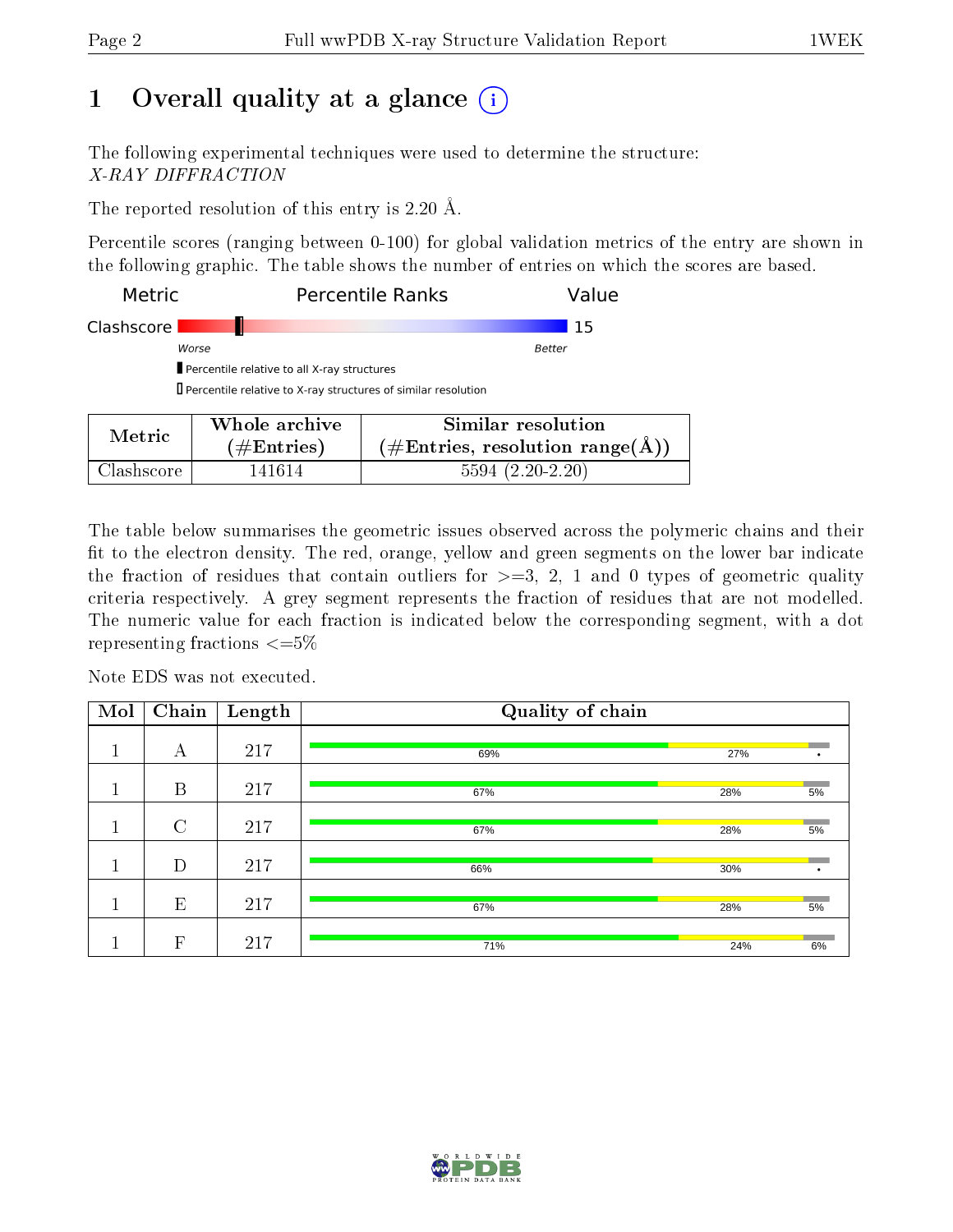## 2 Entry composition (i)

There are 3 unique types of molecules in this entry. The entry contains 10248 atoms, of which 0 are hydrogens and 0 are deuteriums.

In the tables below, the ZeroOcc column contains the number of atoms modelled with zero occupancy, the AltConf column contains the number of residues with at least one atom in alternate conformation and the Trace column contains the number of residues modelled with at most 2 atoms.

| Mol | Chain    | Residues |       |               | Atoms |          |              | ZeroOcc          | $\operatorname{AltConf}$ | Trace          |
|-----|----------|----------|-------|---------------|-------|----------|--------------|------------------|--------------------------|----------------|
|     |          | 208      | Total | C             | Ν     | Ω        | <b>Se</b>    | $\overline{0}$   | $\overline{0}$           | 0              |
|     | А        |          | 1651  | 1076          | 281   | 293      | $\mathbf{1}$ |                  |                          |                |
|     | B        | 207      | Total | C             | Ν     | $\Omega$ | <b>Se</b>    | $\overline{0}$   | $\theta$                 | 0              |
|     |          |          | 1644  | 1071          | 280   | 292      | $\mathbf 1$  |                  |                          |                |
|     | $\Gamma$ | 206      | Total | C             | N     | $\Omega$ | <b>Se</b>    | $\boldsymbol{0}$ | $\overline{0}$           | $\overline{0}$ |
|     |          |          | 1632  | 1066          | 277   | 288      | $\mathbf{1}$ |                  |                          |                |
|     | D        | 208      | Total | C             | N     | $\Omega$ | <b>Se</b>    | $\boldsymbol{0}$ | $\theta$                 | 0              |
|     |          |          | 1646  | 1074          | 279   | 292      | $\mathbf{1}$ |                  |                          |                |
|     |          | E<br>206 | Total | $\mathcal{C}$ | Ν     | $\Omega$ | <b>Se</b>    | $\overline{0}$   | $\theta$                 | 0              |
|     |          |          | 1629  | 1062          | 276   | 290      | 1            |                  |                          |                |
|     | F        | 205      | Total | C             | N     | $\Omega$ | <b>Se</b>    |                  | $\overline{0}$           | 0              |
|     |          |          | 1624  | 1060          | 276   | 287      | $\mathbf 1$  | $\overline{0}$   |                          |                |

Molecule 1 is a protein called hypothetical protein TT1465.

• Molecule 2 is PHOSPHATE ION (three-letter code: PO4) (formula:  $O_4P$ ).



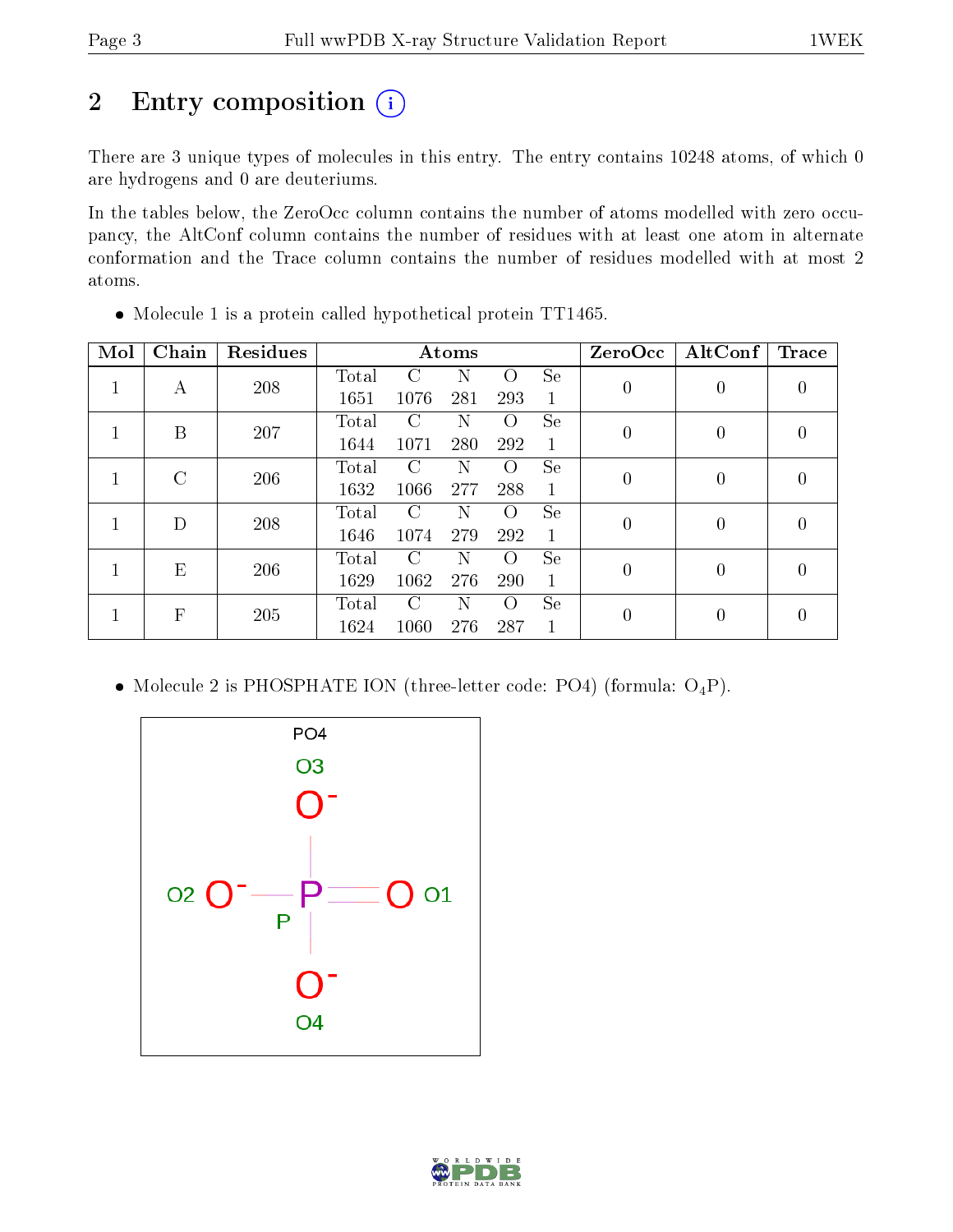| Mol            | Chain         | Residues     | Atoms                                                                                                    | ZeroOcc          | $\rm AltConf$    |
|----------------|---------------|--------------|----------------------------------------------------------------------------------------------------------|------------------|------------------|
| $\sqrt{2}$     | $\bf{A}$      | $\mathbf{1}$ | $\overline{O}$<br>Total<br>$\boldsymbol{\mathrm{P}}$<br>$\overline{5}$<br>$\mathbf{1}$<br>$\overline{4}$ | $\boldsymbol{0}$ | $\boldsymbol{0}$ |
| $\overline{2}$ | B             | $\mathbf{1}$ | ${\bf P}$<br>Total<br>$\overline{O}$<br>$\overline{5}$<br>$\overline{4}$<br>$\mathbf{1}$                 | $\boldsymbol{0}$ | $\boldsymbol{0}$ |
| $\overline{2}$ | $\mathcal{C}$ | $\mathbf{1}$ | $\mathbf P$<br>Total<br>$\overline{O}$<br>$\overline{5}$<br>$\mathbf{1}$<br>$\overline{4}$               | $\overline{0}$   | $\overline{0}$   |
| $\sqrt{2}$     | $\mathcal{C}$ | $\mathbf{1}$ | $\overline{O}$<br>${\bf P}$<br>Total<br>$\overline{5}$<br>$\mathbf{1}$<br>$\overline{4}$                 | $\overline{0}$   | $\overline{0}$   |
| $\sqrt{2}$     | $\mathcal{C}$ | $\mathbf{1}$ | $\overline{O}$<br>${\bf P}$<br>Total<br>$\overline{5}$<br>$\mathbf{1}$<br>$\overline{4}$                 | $\overline{0}$   | $\boldsymbol{0}$ |
| $\sqrt{2}$     | D             | $\mathbf{1}$ | $\mathbf P$<br>Total<br>$\overline{O}$<br>$\overline{5}$<br>$\mathbf{1}$<br>$\overline{4}$               | $\overline{0}$   | $\overline{0}$   |
| $\sqrt{2}$     | D             | $\mathbf{1}$ | ${\bf P}$<br>Total<br>$\overline{O}$<br>$\overline{5}$<br>$\mathbf{1}$<br>$\overline{4}$                 | $\overline{0}$   | $\boldsymbol{0}$ |
| $\overline{2}$ | D             | $\mathbf{1}$ | $\overline{\mathrm{P}}$<br>Total<br>$\overline{O}$<br>$\overline{5}$<br>$\mathbf{1}$<br>$\overline{4}$   | $\overline{0}$   | $\overline{0}$   |
| $\sqrt{2}$     | $\mathbf E$   | $\mathbf{1}$ | ${\bf P}$<br>$\overline{O}$<br>Total<br>$\overline{5}$<br>$\mathbf{1}$<br>4                              | $\overline{0}$   | $\overline{0}$   |
| $\sqrt{2}$     | ${\rm E}$     | $\mathbf{1}$ | ${\bf P}$<br>$\overline{O}$<br>Total<br>$\overline{5}$<br>$\mathbf{1}$<br>$\overline{4}$                 | $\boldsymbol{0}$ | $\boldsymbol{0}$ |
| $\overline{2}$ | $\mathbf F$   | $\mathbf{1}$ | ${\bf P}$<br>$\overline{O}$<br>Total<br>$\overline{5}$<br>$\mathbf{1}$<br>$\overline{4}$                 | $\overline{0}$   | $\overline{0}$   |
| $\overline{2}$ | $\mathbf F$   | $\mathbf{1}$ | ${\bf P}$<br>Total<br>$\overline{O}$<br>$\overline{5}$<br>$\mathbf{1}$<br>$\overline{4}$                 | $\boldsymbol{0}$ | $\boldsymbol{0}$ |

• Molecule 3 is water.

| Mol | Chain                     | Residues | Atoms                         | ZeroOcc  | AltConf |
|-----|---------------------------|----------|-------------------------------|----------|---------|
| 3   | А                         | 75       | Total<br>O<br>75<br>75        | $\theta$ | O       |
| 3   | B                         | 56       | Total<br>$\Omega$<br>56<br>56 | $\Omega$ | O       |
| 3   | C                         | 48       | Total<br>$\Omega$<br>48<br>48 | 0        |         |
| 3   | D                         | 51       | Total<br>O<br>51<br>51        | 0        | 0       |
| 3   | E                         | 65       | Total<br>$\Omega$<br>65<br>65 | $\theta$ | 0       |
| 3   | $\boldsymbol{\mathrm{F}}$ | 67       | Total<br>O<br>67<br>67        |          |         |

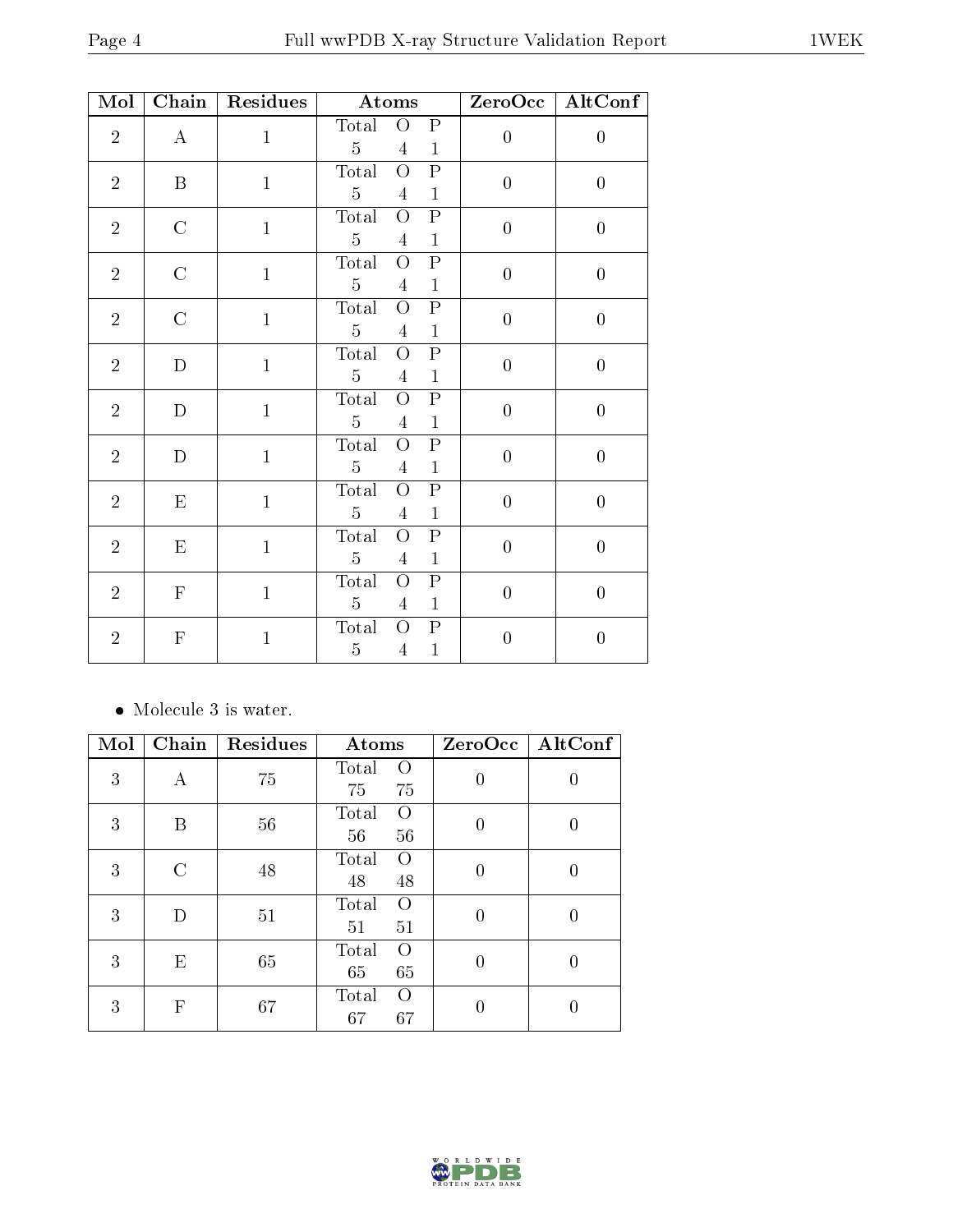ត្ត<br>តួមួន និ<mark>ន ន</mark>

 $\frac{2}{11}$  $\frac{2}{13}$  $\frac{16}{2}$  $\frac{1}{2}$  $\frac{1}{2}$  $\frac{22}{2}$  $\frac{3}{2}$  $\frac{4}{2}$  $\frac{4}{5}$  $\frac{22}{3}$  $545$ A64 V80  $\frac{1}{8}$  $\frac{8}{2}$  $\frac{3}{2}$  $\frac{1}{84}$ N99 I100 E101 L102 PRO HIS GLU GLN LYS P108 N109 R119 Y120 F121 R124 K125 F137 L138 P139 G140 D146 E147 L148 S149

V129

 $\frac{112}{1}$ L116

E147 L148 S149

## 3 Residue-property plots  $(i)$

These plots are drawn for all protein, RNA and DNA chains in the entry. The first graphic for a chain summarises the proportions of the various outlier classes displayed in the second graphic. The second graphic shows the sequence view annotated by issues in geometry. Residues are colorcoded according to the number of geometric quality criteria for which they contain at least one outlier: green  $= 0$ , yellow  $= 1$ , orange  $= 2$  and red  $= 3$  or more. Stretches of 2 or more consecutive residues without any outlier are shown as a green connector. Residues present in the sample, but not in the model, are shown in grey.

Note EDS was not executed.



• Molecule 1: hypothetical protein TT1465

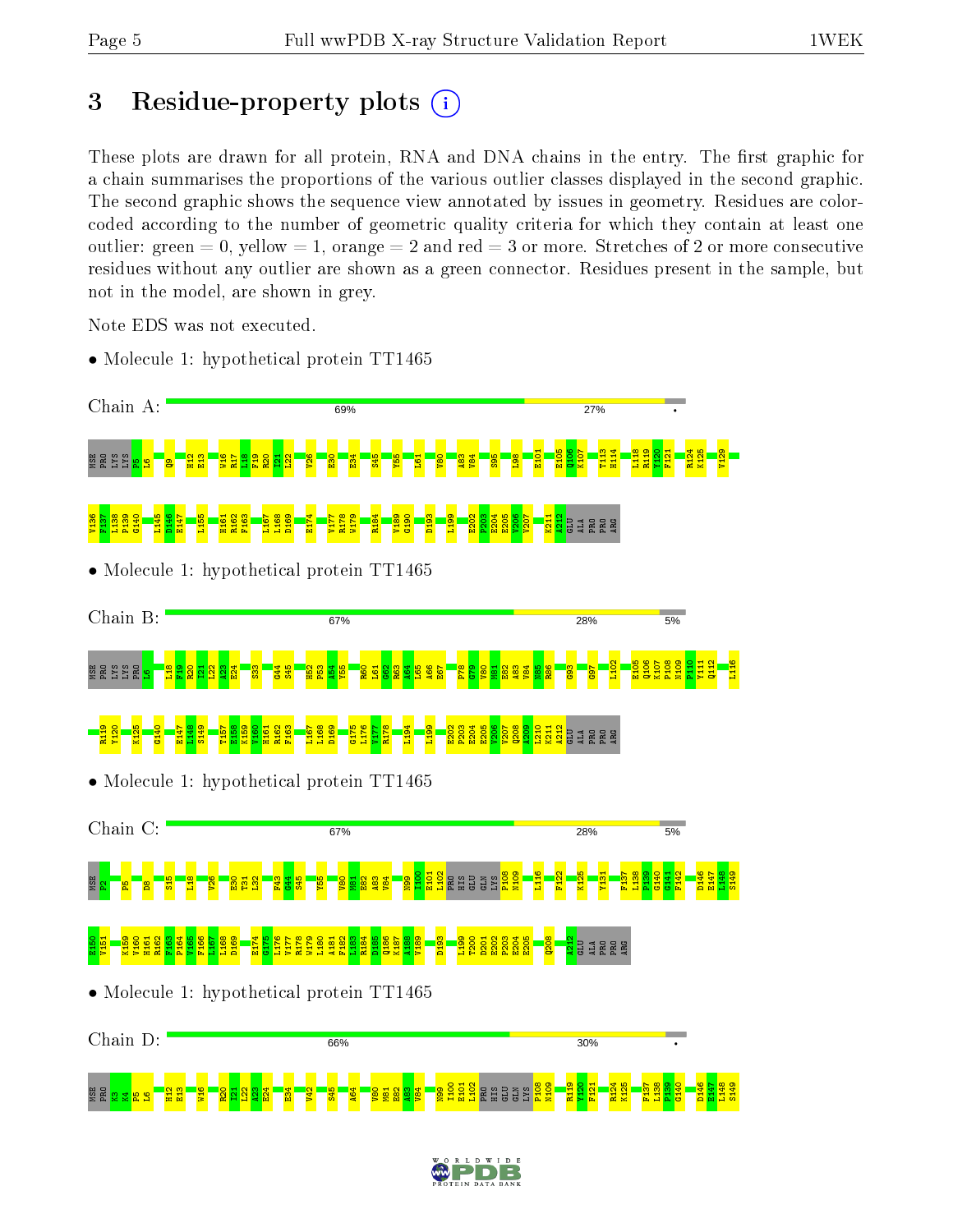# end <mark>Sunsa Kisa Kisa Kisa k</mark>ung Kalén <mark>Gra</mark>ja<br>Rip<mark>a Risa Bilang Kisan Graja Liga</mark>

• Molecule 1: hypothetical protein TT1465





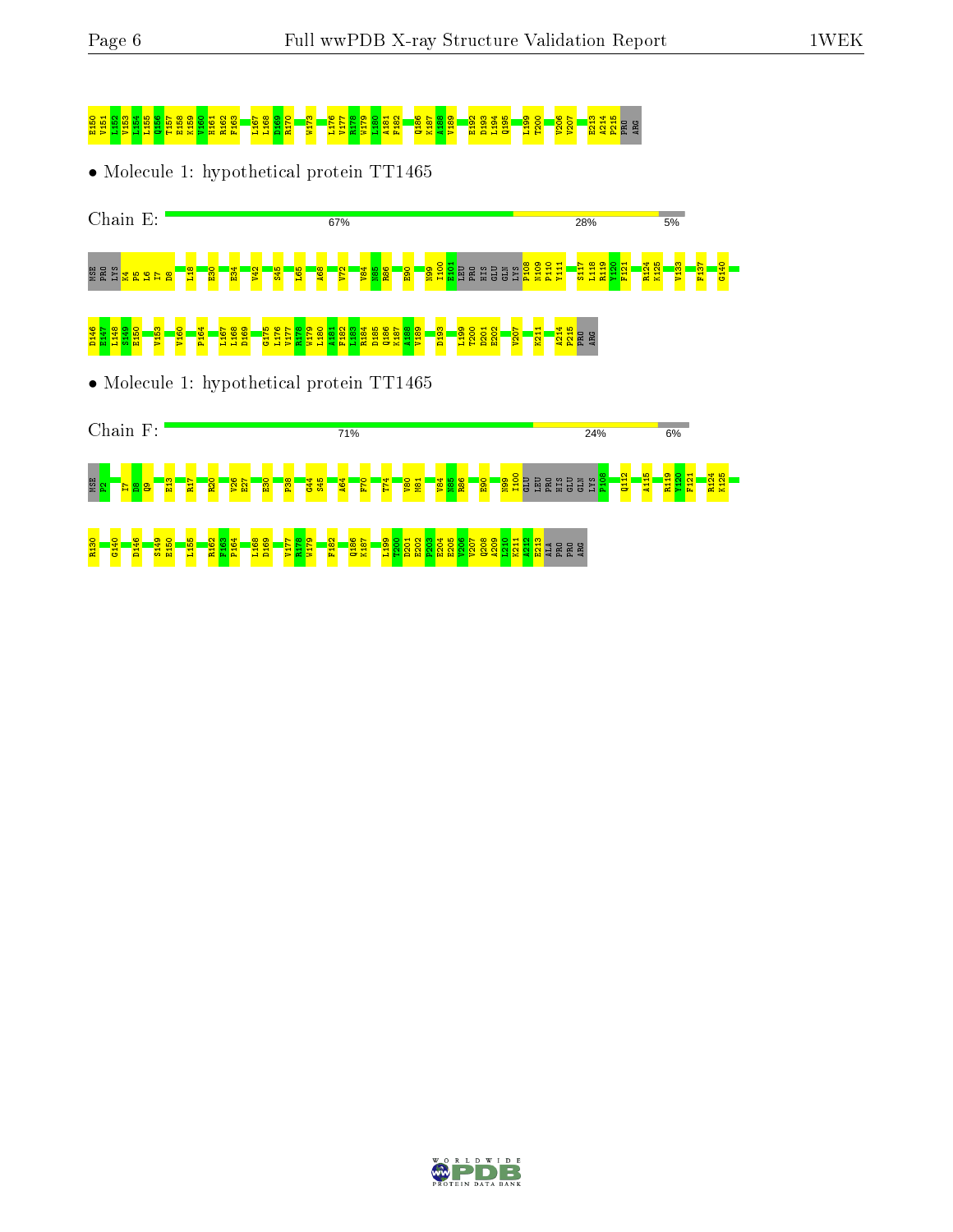## 4 Data and refinement statistics  $(i)$

Xtriage (Phenix) and EDS were not executed - this section is therefore incomplete.

| Property                               | Value                                           | Source    |
|----------------------------------------|-------------------------------------------------|-----------|
| Space group                            | P 21 21 21                                      | Depositor |
| Cell constants                         | 65.65Å<br>$265.14\text{\AA}$<br>83.80Å          | Depositor |
| a, b, c, $\alpha$ , $\beta$ , $\gamma$ | $90.00^\circ$<br>$90.00^\circ$<br>$90.00^\circ$ |           |
| Resolution (A)                         | 14.94<br>- 2.20                                 | Depositor |
| % Data completeness                    | 93.9 (14.94-2.20)                               | Depositor |
| (in resolution range)                  |                                                 |           |
| $R_{merge}$                            | (Not available)                                 | Depositor |
| $\mathrm{R}_{sym}$                     | 0.09                                            | Depositor |
| Refinement program                     | <b>CNS 1.1</b>                                  | Depositor |
| $R, R_{free}$                          | 0.198<br>0.250<br>$\ddot{\phantom{a}}$          | Depositor |
| Estimated twinning fraction            | No twinning to report.                          | Xtriage   |
| Total number of atoms                  | 10248                                           | wwPDB-VP  |
| Average B, all atoms $(A^2)$           | 26.0                                            | wwPDB-VP  |

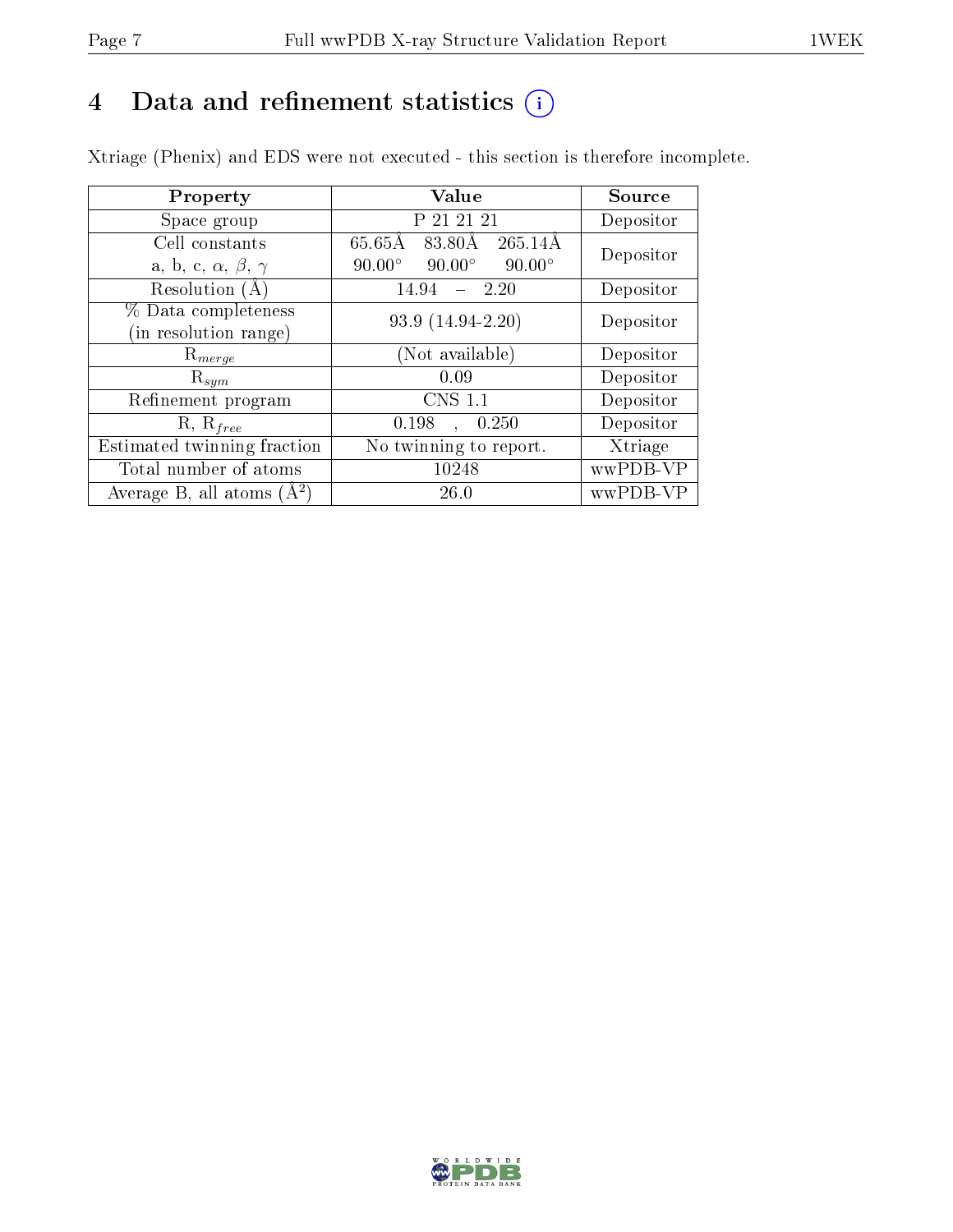## 5 Model quality  $(i)$

## 5.1 Standard geometry  $(i)$

Bond lengths and bond angles in the following residue types are not validated in this section: PO4

The Z score for a bond length (or angle) is the number of standard deviations the observed value is removed from the expected value. A bond length (or angle) with  $|Z| > 5$  is considered an outlier worth inspection. RMSZ is the root-mean-square of all Z scores of the bond lengths (or angles).

| Mol          | Chain |      | Bond lengths     |      | Bond angles      |
|--------------|-------|------|------------------|------|------------------|
|              |       | RMSZ | Z   > 5          | RMSZ | # $ Z  > 5$      |
| $\mathbf{1}$ | A     | 0.42 | 0/1695           | 0.63 | 0/2298           |
| $\mathbf{1}$ | В     | 0.43 | 0/1687           | 0.64 | $\frac{0}{2287}$ |
| 1            | C     | 0.41 | 0/1674           | 0.62 | 0/2266           |
| $\mathbf{1}$ | D)    | 0.40 | $\frac{0}{1688}$ | 0.60 | $\frac{0}{2286}$ |
| $\mathbf{1}$ | E     | 0.43 | 0/1671           | 0.63 | 0/2264           |
| 1            | F     | 0.44 | 0/1666           | 0.61 | 0/2255           |
| All          | АH    | 0.42 | /10081           | 0.62 | /13656<br>0      |

There are no bond length outliers.

There are no bond angle outliers.

There are no chirality outliers.

There are no planarity outliers.

## 5.2 Too-close contacts  $(i)$

In the following table, the Non-H and H(model) columns list the number of non-hydrogen atoms and hydrogen atoms in the chain respectively. The H(added) column lists the number of hydrogen atoms added and optimized by MolProbity. The Clashes column lists the number of clashes within the asymmetric unit, whereas Symm-Clashes lists symmetry related clashes.

| Mol | Chain |      | $\mid$ Non-H $\mid$ H(model) | H(added) |    | $Clashes$   Symm-Clashes |
|-----|-------|------|------------------------------|----------|----|--------------------------|
|     |       | 1651 |                              | 1627     | 60 |                          |
|     | В     | 1644 |                              | 1619     | 56 |                          |
|     | C     | 1632 |                              | 1619     | 52 |                          |
|     |       | 1646 |                              | 1629     | 56 |                          |
|     | E     | 1629 |                              | 1605     | 50 |                          |
|     | F     | 1624 |                              | 1608     | 51 |                          |
|     |       |      |                              |          |    |                          |

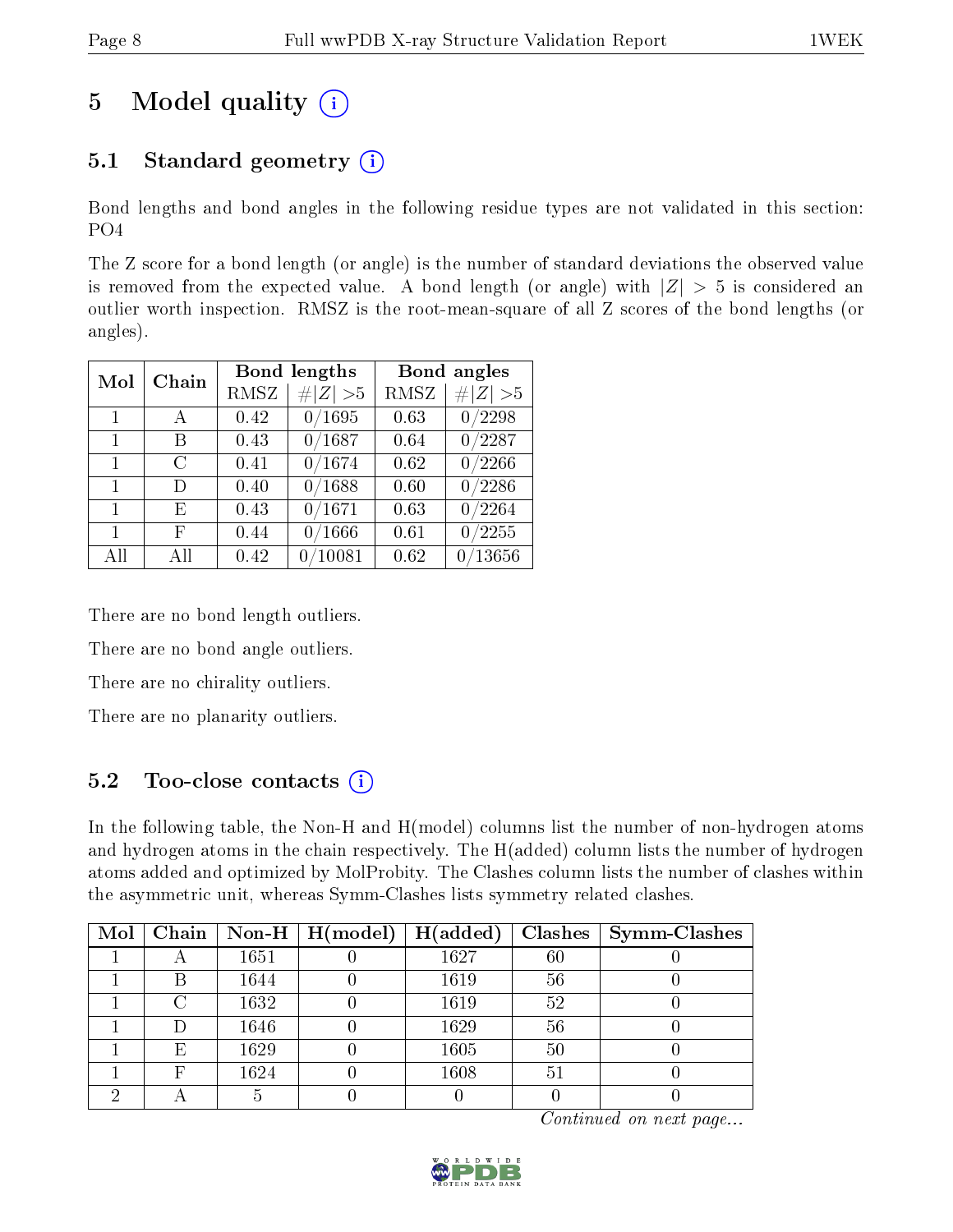| Mol            | Chain  | $\mathbb{N}\text{on-H}$ | ັ<br>H (model) | H(added) | <b>Clashes</b> | $\mid$ Symm-Clashes |
|----------------|--------|-------------------------|----------------|----------|----------------|---------------------|
| $\mathfrak{D}$ | В      | b.                      |                |          |                |                     |
| $\mathcal{D}$  | C      | 15                      |                |          |                |                     |
| 2              | ו ו    | 15                      |                |          |                |                     |
| $\mathfrak{D}$ | E      | 10                      |                |          |                |                     |
| 2              | F      | 10                      |                |          |                |                     |
| 3              | А      | 75                      |                |          | 3              |                     |
| 3              | В      | 56                      |                |          | 3              |                     |
| 3              | C      | 48                      |                |          | 3              |                     |
| 3              | $\Box$ | 51                      |                |          |                |                     |
| 3              | E      | 65                      |                |          |                |                     |
| 3              | F      | 67                      |                |          |                |                     |
|                | Ш      | 10248                   |                | 9707     | 291            |                     |

The all-atom clashscore is defined as the number of clashes found per 1000 atoms (including hydrogen atoms). The all-atom clashscore for this structure is 15.

All (291) close contacts within the same asymmetric unit are listed below, sorted by their clash magnitude.

| Atom-1               | Atom-2                       | Interatomic    | Clash          |
|----------------------|------------------------------|----------------|----------------|
|                      |                              | distance $(A)$ | overlap<br>(A) |
| 1:C:200:THR:HG22     | 1:C:202:GLU:H                | 1.24           | 1.03           |
| 1: D:81: MSE: HE2    | 1: D: 81: MSE: HA            | 1.52           | 0.88           |
| 1:F:202:GLU:HB2      | $1:$ F:205:GLU:HG3           | 1.55           | 0.87           |
| 1: A: 107: LYS: HD2  | 1: A:107:LYS:H               | 1.37           | 0.86           |
| 1:C:159:LYS:NZ       | 1:D:102:LEU:HD23             | 1.95           | 0.81           |
| 1: E: 30: GLU: O     | 1: E: 34: GLU: HG2           | 1.81           | 0.81           |
| $1:$ F:13:GLU:HB2    | 3:F:519:HOH:O                | 1.79           | 0.81           |
| 1: D: 157: THR: HG21 | 1:D:159:LYS:NZ               | 1.96           | 0.80           |
| 1:E:184:ARG:HG3      | 1:E:185:ASP:N                | 1.96           | 0.80           |
| 1:B:157:THR:HG23     | 1: B: 159: LYS: HG2          | 1.63           | 0.80           |
| 1:B:61:LEU:HD22      | 1:B:65:LEU:HD22              | 1.64           | 0.79           |
| 1: D: 151: VAL: O    | 1:D:155:LEU:HD23             | 1.82           | 0.79           |
| 1:B:178:ARG:HG2      | 1:B:178:ARG:HH11             | 1.48           | 0.78           |
| 1: A: 167: LEU: HB2  | 1:A:199:LEU:HD13             | 1.63           | 0.78           |
| 1:E:7:ILE:HG22       | 1:F:130:ARG:HG2              | 1.67           | 0.77           |
| 1:C:159:LYS:HZ1      | 1:D:102:LEU:HD23             | 1.49           | 0.77           |
| 1:C:45:SER:HB2       | $1:C:140:GLY:H\overline{A2}$ | 1.66           | 0.76           |
| 1:A:145:LEU:CD1      | 1:B:149:SER:HB3              | 2.15           | 0.76           |
| $1:$ F:45:SER:HB2    | $1:$ F:140:GLY:HA2           | 1.66           | 0.76           |
| 1:B:204:GLU:O        | 1:B:208:GLN:HG2              | 1.86           | 0.75           |
| $1:$ F:45:SER:O      | 1:F:80:VAL:HG12              | 1.86           | 0.75           |
| 1:A:155:LEU:HD22     | 1:A:162:ARG:HA               | 1.69           | 0.74           |

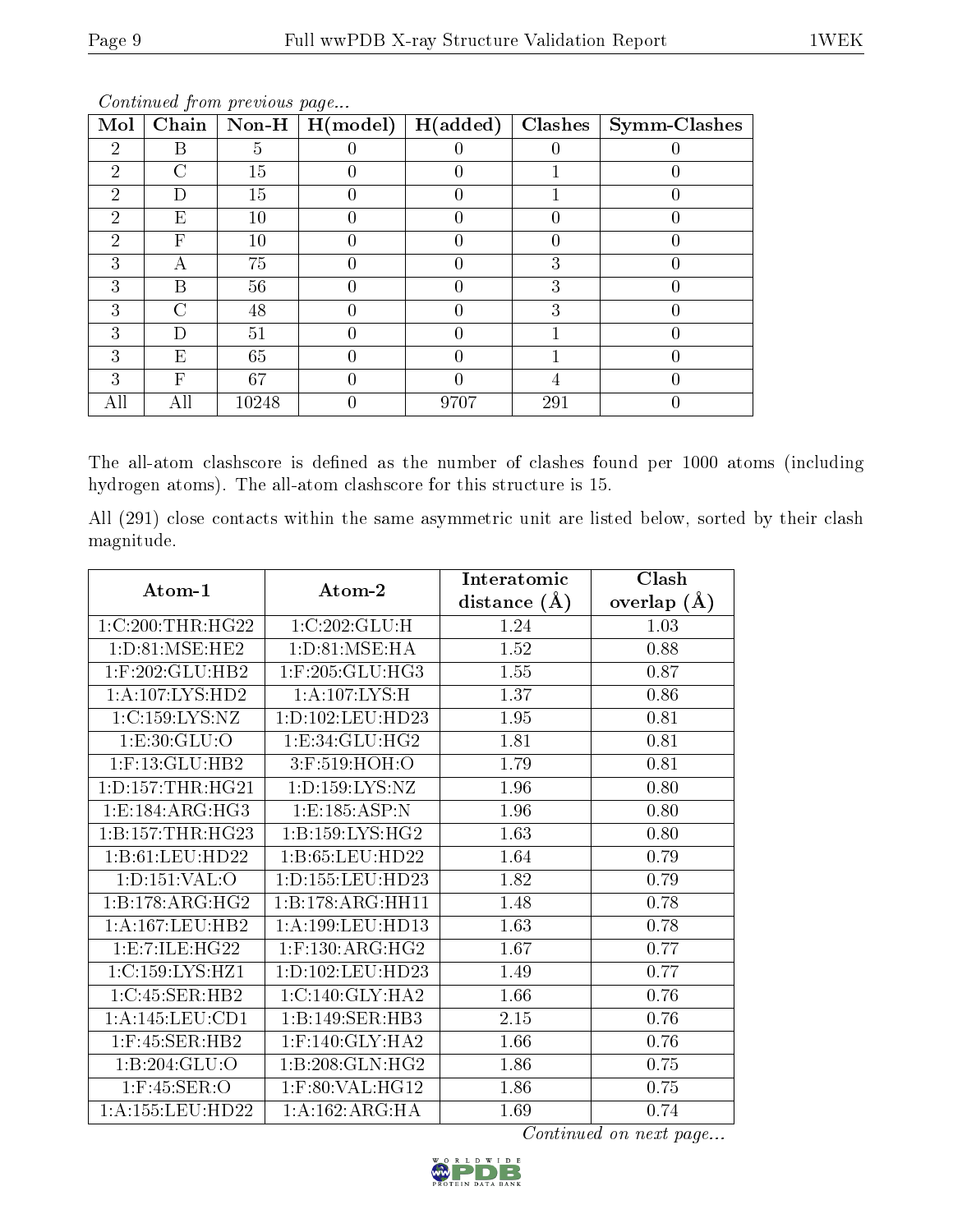| сонинией јтот ртеvиоиз раде | Clash                            |                               |                 |  |
|-----------------------------|----------------------------------|-------------------------------|-----------------|--|
| Atom-1                      | Atom-2                           | Interatomic<br>distance $(A)$ | overlap $(\AA)$ |  |
| $1:$ F:99:ASN:HD21          | 1:F:112:GLN:HE22                 | 1.36                          | 0.73            |  |
| 1:A:107:LYS:HD2             | 1:A:107:LYS:N                    | 2.04                          | 0.73            |  |
| 1: D: 157: THR: HG21        | $1: D: 159: LYS: H\overline{Z3}$ | 1.53                          | 0.72            |  |
| 1: E: 7: ILE: HD11          | 1:E:121:PHE:HE2                  | 1.53                          | 0.72            |  |
| 1:C:202:GLU:HG3             | $1:C:205:GLU:\overline{H}G3$     | 1.71                          | 0.72            |  |
| 1:E:68:ALA:HB1              | 1: E: 211: LYS: HD3              | 1.69                          | 0.72            |  |
| 1:D:45:SER:HB2              | 1: D: 140: GLY: HA2              | 1.71                          | 0.71            |  |
| 1:A:167:LEU:HB2             | 1: A: 199: LEU: CD1              | 2.20                          | 0.70            |  |
| 1:C:204:GLU:HG3             | 1:C:208:GLN:HE21                 | 1.55                          | 0.70            |  |
| 1: A:45: SER:HB2            | 1: A:140: GLY:HA2                | 1.74                          | 0.69            |  |
| 1:C:101:GLU:C               | 1:C:102:LEU:HD12                 | 2.13                          | 0.68            |  |
| 1: E:200: THR: HG22         | $1: E:201: \overline{ASP:N}$     | 2.07                          | 0.68            |  |
| 1:C:122:PHE:HA              | 1:C:125:LYS:HD3                  | 1.76                          | 0.68            |  |
| 1:B:44:GLY:HA3              | 1: B:80: VAL: CG2                | 2.25                          | 0.67            |  |
| 1:D:99:ASN:ND2              | 1:D:108:PRO:HB3                  | 2.10                          | 0.67            |  |
| 1:E:42:VAL:HG11             | 1:E:84:VAL:HG21                  | 1.77                          | 0.67            |  |
| 1: A:113:THR:HG22           | 1:A:114:HIS:CD2                  | 2.30                          | 0.66            |  |
| 1: D: 42: VAL: HG11         | 1:D:84:VAL:HG21                  | 1.77                          | 0.66            |  |
| 1:C:149:SER:HB3             | 1: D: 146: ASP: HA               | <b>1.78</b>                   | 0.66            |  |
| 2:C:507:PO4:O3              | 1: D: 12: HIS: HD2               | 1.79                          | 0.66            |  |
| 1:B:162:ARG:HD2             | 3:B:512:HOH:O                    | 1.94                          | 0.66            |  |
| 1:E:45:SER:HB2              | 1: E: 140: GLY: HA2              | 1.78                          | 0.65            |  |
| 1: E: 167: LEU: HB2         | 1:E:199:LEU:HD22                 | 1.79                          | 0.65            |  |
| 1:C:204:GLU:O               | 1:C:208:GLN:HG2                  | 1.95                          | 0.65            |  |
| 1:C:138:LEU:HD21            | 1:C:168:LEU:HD12                 | 1.78                          | 0.64            |  |
| 1:C:26:VAL:O                | 1:C:30:GLU:HG3                   | 1.96                          | 0.64            |  |
| 1:E:99:ASN:ND2              | 1:E:108:PRO:HB3                  | 2.13                          | 0.64            |  |
| 1:A:161:HIS:HB3             | $1:$ A:163:PHE:CE1               | 2.31                          | 0.64            |  |
| 1: A:98: LEU:O              | 1:A:124:ARG:HD2                  | 1.97                          | 0.64            |  |
| 1:E:65:LEU:HD13             | 1:E:207:VAL:HG22                 | 1.79                          | 0.64            |  |
| 1: A: 155: LEU: CD2         | 1:A:162:ARG:HA                   | 2.28                          | 0.63            |  |
| 1:B:161:HIS:ND1             | 1:B:162:ARG:O                    | 2.30                          | 0.63            |  |
| 1: B:157: THR:CG2           | 1: B: 159: LYS: HG2              | 2.27                          | 0.63            |  |
| 1: D:81: MSE:CE             | 1: D: 81: MSE: HA                | 2.27                          | 0.63            |  |
| 1:E:146:ASP:HA              | $1:$ F:149:SER:HB3               | 1.81                          | 0.62            |  |
| 1: D: 157: THR: HG22        | 1: D: 159: LYS: HG3              | 1.82                          | 0.62            |  |
| 1: D: 20: ARG: O            | 1:D:24:GLU:HG3                   | 2.01                          | 0.61            |  |
| 1:A:12:HIS:ND1              | 1:B:33:SER:HB2                   | 2.15                          | 0.61            |  |
| 1: E:200: THR: HG22         | 1:E:202:GLU:H                    | 1.65                          | 0.61            |  |
| $1:$ F: 7: ILE: HD $11$     | $1:$ F:121:PHE:HZ                | 1.66                          | 0.61            |  |
| $1:$ F:162:ARG:HG3          | 1:F:162:ARG:HH11                 | 1.64                          | 0.61            |  |

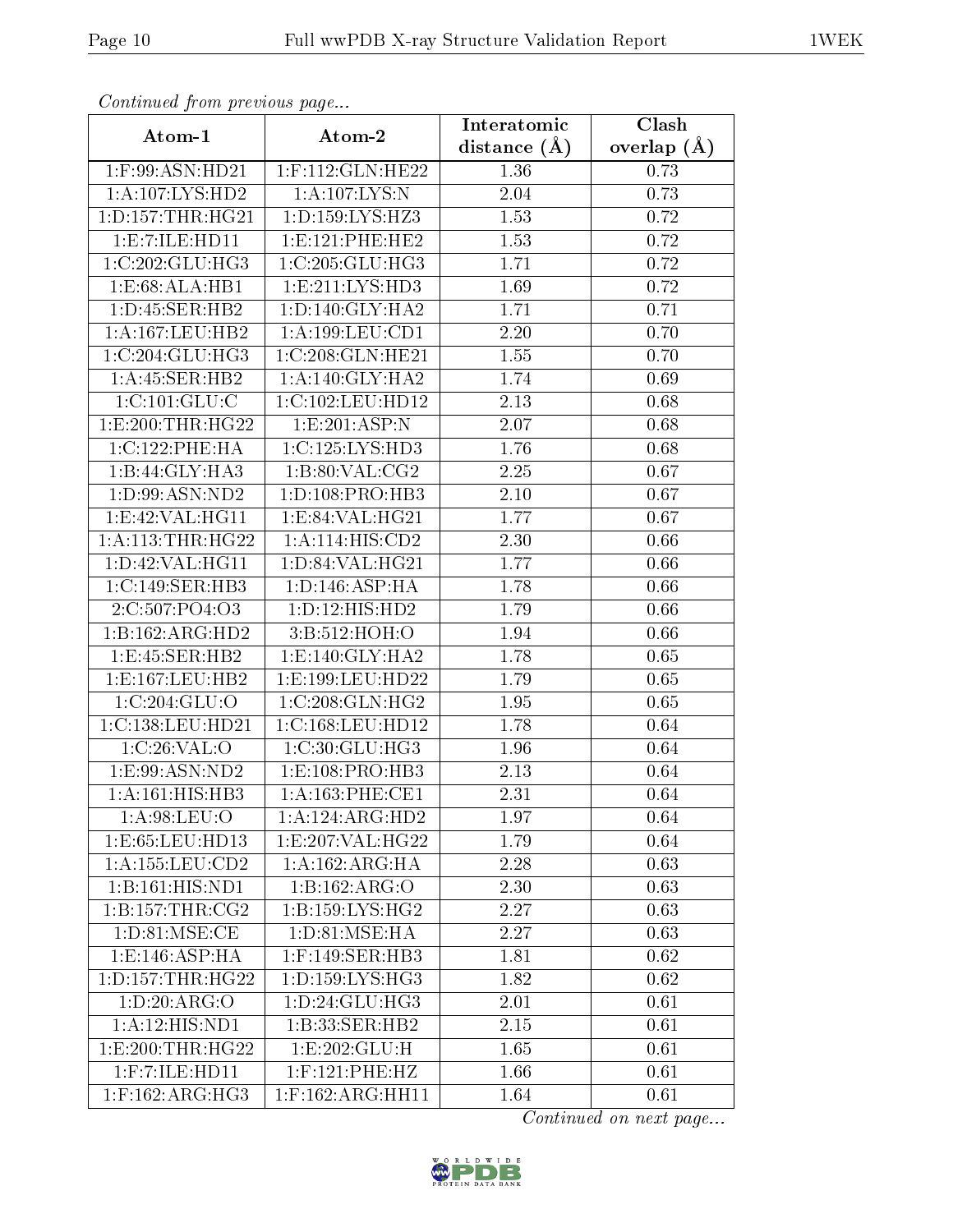| сонинией јтот ртеvиоиз раде |                        | Interatomic      | Clash           |
|-----------------------------|------------------------|------------------|-----------------|
| Atom-1                      | Atom-2                 | distance $(\AA)$ | overlap $(\AA)$ |
| 1:A:107:LYS:CD              | 1:A:107:LYS:H          | 2.13             | 0.60            |
| 1:A:145:LEU:CD1             | 1:B:149:SER:CB         | 2.80             | 0.60            |
| 1:E:189:VAL:HG13            | 1: E: 193: ASP: HB2    | 1.84             | 0.60            |
| 1: D: 162: ARG: HD3         | 1:D:162:ARG:O          | 2.02             | 0.60            |
| 1: A:61:LEU:HD11            | 1:A:136:VAL:HG11       | 1.82             | 0.59            |
| 1:A:177:VAL:HG21            | 1:A:199:LEU:HD22       | 1.84             | 0.59            |
| 1: E:200: THR: HG22         | 1: E:201: ASP:H        | 1.65             | 0.59            |
| 1:C:82:GLU:HG3              | 1:C:109:ASN:HB2        | 1.85             | 0.59            |
| 1:B:202:GLU:HB3             | 1:B:205:GLU:HG3        | 1.85             | 0.59            |
| 1: D: 125: LYS: HD2         | 1: D: 150: GLU: HG3    | 1.84             | 0.59            |
| 1:E:7:ILE:CG2               | $1:$ F:130:ARG:HG2     | 2.33             | 0.59            |
| 1: A: 125: LYS: HD3         | 1:A:147:GLU:OE1        | 2.02             | 0.59            |
| 1:C:189:VAL:HG13            | 1:C:193:ASP:HB2        | 1.85             | 0.59            |
| 1: E: 125: LYS: HD3         | 1: E: 150: GLU: OE1    | 2.04             | 0.58            |
| $1:$ $F:74:THR:HB$          | $1:$ F:81:MSE:HG3      | 1.84             | 0.58            |
| 1:A:202:GLU:HB3             | 1: A:204: GLU:CD       | 2.23             | 0.58            |
| 1:A:22:LEU:HDI1             | 1:B:22:LEU:HD21        | 1.84             | 0.58            |
| 1:C:137:PHE:HE2             | 1:C:147:GLU:HB3        | 1.69             | 0.57            |
| $1:$ F:81:MSE:SE            | 3:F:553:HOH:O          | 2.71             | 0.57            |
| 1:C:18:LEU:HD23             | 1:D:22:LEU:HD22        | 1.86             | 0.57            |
| 1:D:189:VAL:HG13            | 1:D:193:ASP:HB2        | 1.87             | 0.57            |
| 1:F:125:LYS:HD3             | $1:$ F:150: $GLU$ :OE1 | 2.05             | 0.57            |
| $1:$ F: 7: ILE: HD $11$     | $1:$ F:121:PHE:CZ      | 2.39             | 0.57            |
| 1:E:160:VAL:HG13            | $1:$ F:7:ILE:HD $12$   | 1.87             | 0.56            |
| 1:B:63:ARG:O                | 1:B:67:GLU:HG3         | 2.04             | 0.56            |
| 1:C:181:ALA:O               | 1:C:184:ARG:HG2        | 2.04             | 0.56            |
| 1:ES:86:ARG:O               | 1:E:90:GLU:HG3         | 2.05             | 0.56            |
| 1:B:44:GLY:HA3              | 1:B:80:VAL:HG21        | 1.86             | 0.56            |
| 1:C:80:VAL:O                | 1:C:84:VAL:HG23        | 2.06             | 0.56            |
| $1:$ F:207:VAL:HG12         | $1:$ F:211:LYS:HD2     | 1.88             | 0.56            |
| $1:B:44:GLY:H\overline{A3}$ | 1:B:80:VAL:HG22        | 1.88             | 0.56            |
| 1: D: 173: TRP:O            | 1: D: 177: VAL:HG13    | 2.05             | 0.56            |
| 1:E:179:TRP:O               | 1: E: 182: PHE: HB3    | 2.05             | 0.56            |
| $1:$ F:100:ILE:HG12         | $1:$ F:124:ARG:NH1     | 2.21             | 0.56            |
| 1: D: 137: PHE: HB2         | 1: D: 167: LEU: HD23   | 1.87             | 0.56            |
| 1: A:6: LEU:H               | 1:A:6:LEU:HD23         | 1.71             | 0.55            |
| 1: D: 155: LEU: HD21        | 1: D: 163: PHE: CZ     | 2.41             | 0.55            |
| 1: E: 117: SER:C            | 1: E: 118: LEU: HD12   | 2.27             | 0.55            |
| 1: C: 138: LEU: HD23        | 1:C:168:LEU:HB2        | 1.89             | 0.55            |
| 1:B:161:HIS:ND1             | 1:B:162:ARG:N          | 2.55             | 0.55            |
| 1:C:176:LEU:O               | 1:C:180:LEU:HG         | 2.07             | 0.55            |

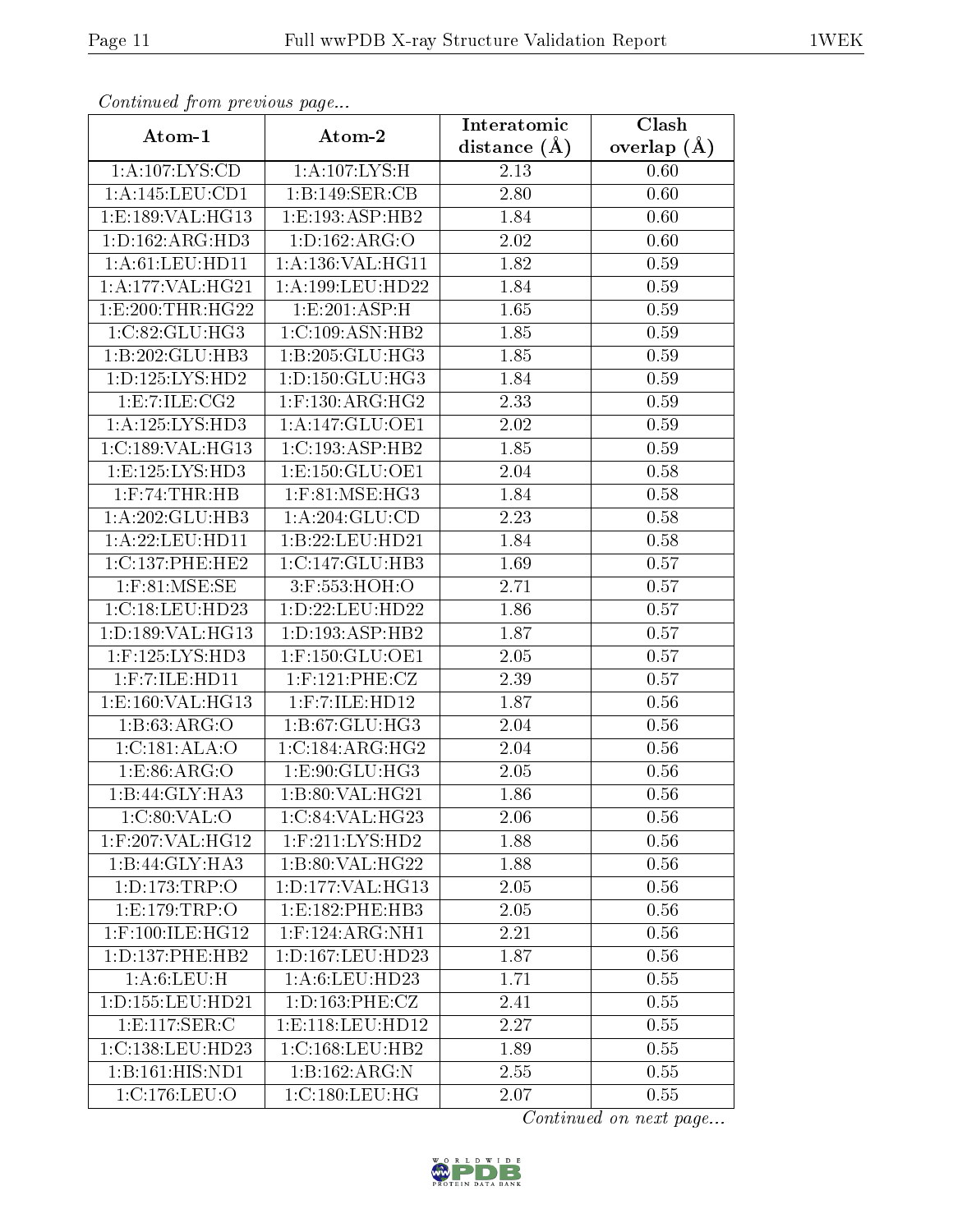| Continuea from previous page | Clash               |                               |               |  |
|------------------------------|---------------------|-------------------------------|---------------|--|
| Atom-1                       | Atom-2              | Interatomic<br>distance $(A)$ | overlap $(A)$ |  |
| 1:B:178:ARG:NH1              | 1:B:178:ARG:HG2     | 2.17                          | 0.55          |  |
| 1:B:80:VAL:O                 | 1:B:84:VAL:HG23     | 2.07                          | 0.55          |  |
| 1: D: 213: GLU: HG2          | 1: D: 214: ALA: N   | 2.21                          | 0.54          |  |
| 1:E:7:ILE:HD11               | 1:E:121:PHE:CE2     | 2.38                          | 0.54          |  |
| 1: A:26:VAL:O                | 1:A:30:GLU:HG3      | 2.06                          | 0.54          |  |
| 1: D: 192: GLU: O            | 1:D:195:GLN:HB2     | 2.06                          | 0.54          |  |
| 1:C:182:PHE:CE1              | 1:C:186:GLN:NE2     | 2.75                          | 0.54          |  |
| 1: D: 157: THR: HG21         | 1:D:159:LYS:HZ2     | 1.72                          | $0.54\,$      |  |
| 1: D: 179: TRP: O            | 1: D: 182: PHE: HB3 | 2.07                          | 0.54          |  |
| 1:B:202:GLU:HG3              | 1:B:204:GLU:OE1     | 2.09                          | 0.53          |  |
| 1: B: 211: LYS: O            | 1:B:211:LYS:HG2     | 2.08                          | 0.53          |  |
| 1:F:177:VAL:HG21             | 1:F:199:LEU:HD11    | 1.90                          | 0.53          |  |
| 1:A:121:PHE:HE1              | 1: B: 159: LYS: HG3 | 1.73                          | 0.53          |  |
| 1:B:161:HIS:HDI              | 1:B:162:ARG:N       | 2.07                          | 0.53          |  |
| 1: A:80: VAL:O               | 1: A:84:VAL:HG23    | 2.09                          | $0.52\,$      |  |
| 1:B:167:LEU:HB2              | 1:B:199:LEU:HD13    | 1.90                          | 0.52          |  |
| 1: E: 109: ASN: HD22         | 1: E: 111: TYR: H   | 1.57                          | $0.52\,$      |  |
| 1:C:55:TYR:CD1               | 1:C:83:ALA:HB2      | 2.44                          | 0.52          |  |
| 1: A:121:PHE:CE1             | 1:B:159:LYS:HG3     | 2.45                          | $0.52\,$      |  |
| 1:C:116:LEU:N                | 1:C:116:LEU:HD23    | 2.24                          | 0.52          |  |
| 1:D:153:VAL:O                | 1: D: 157: THR: HB  | 2.09                          | 0.52          |  |
| 1: D: 100: ILE: HD11         | 1:D:124:ARG:HD2     | 1.90                          | 0.52          |  |
| 1: D: 186: GLN: O            | 1:D:187:LYS:HB2     | 2.09                          | $0.52\,$      |  |
| 1: A: 101: GLU: OE2          | 1: A:119: ARG:HG2   | 2.09                          | 0.52          |  |
| 1: A:95: SER:H               | 1:A:113:THR:HB      | 1.75                          | 0.52          |  |
| 1:F:38:PRO:HB2               | 1:F:70:PHE:HD2      | 1.74                          | 0.52          |  |
| 1:A:184:ARG:HA               | 1:A:189:VAL:HG12    | 1.91                          | 0.52          |  |
| 1:B:162:ARG:HG3              | 1:B:163:PHE:N       | 2.25                          | 0.52          |  |
| 1: D: 176: LEU: HD13         | 1: D: 176: LEU: C   | 2.30                          | 0.52          |  |
| $1:$ F:9:GLN:HE22            | $1:$ F:119:ARG:HH22 | 1.57                          | 0.51          |  |
| 1:B:168:LEU:O                | 1:B:169:ASP:HB3     | 2.11                          | 0.51          |  |
| 1:C:177:VAL:HG21             | 1:C:199:LEU:HD21    | 1.92                          | 0.51          |  |
| 1:B:45:SER:HB2               | 1:B:140:GLY:HA2     | 1.92                          | 0.51          |  |
| 1: E:200: THR:CG2            | 1:E:201:ASP:N       | 2.74                          | 0.51          |  |
| 1: A:207: VAL:O              | 1: A:211:LYS:HG3    | 2.11                          | 0.51          |  |
| 1:B:78:PRO:HG2               | 1:B:106:GLN:HG2     | 1.93                          | 0.51          |  |
| 1:C:164:PRO:HB2              | 1:C:166:PHE:CE1     | 2.46                          | 0.51          |  |
| $1:$ F:179:TRP:O             | $1:$ F:182:PHE:HB3  | 2.11                          | 0.50          |  |
| 1:B:204:GLU:CD               | 1:B:204:GLU:H       | 2.14                          | 0.50          |  |
| 1:C:184:ARG:HB2              | 3:C:550:HOH:O       | 2.10                          | 0.50          |  |
| $1:$ F:162:ARG:HG3           | $1:$ F:162:ARG:NH1  | 2.26                          | 0.50          |  |

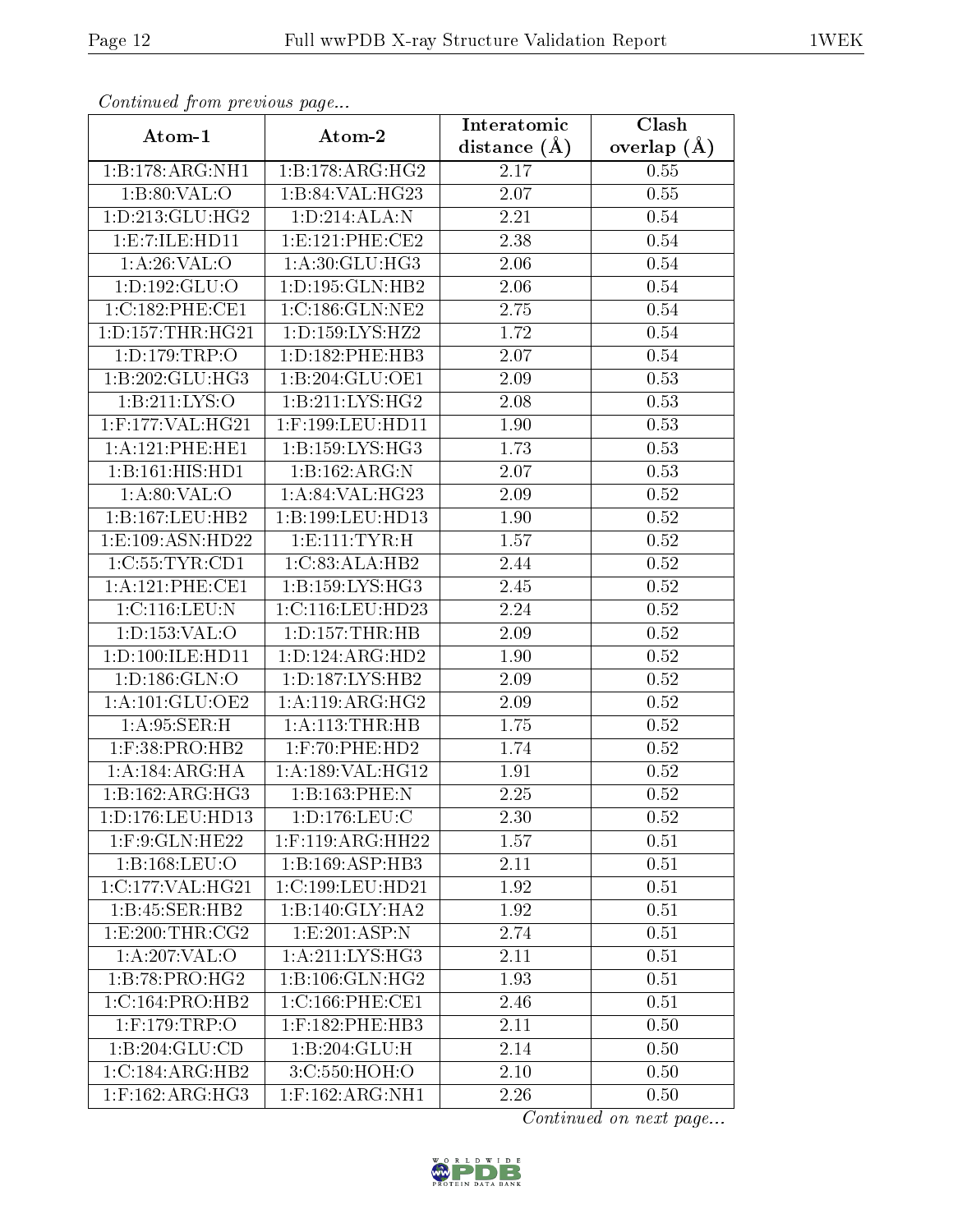| Commaca jibin previous page |                                 | Interatomic       | Clash         |  |
|-----------------------------|---------------------------------|-------------------|---------------|--|
| Atom-1                      | Atom-2                          | distance $(\AA)$  | overlap $(A)$ |  |
| 1:A:20:ARG:NH2              | 1:F:27:GLU:HG2                  | 2.26              | 0.50          |  |
| 1:B:86:ARG:HD2              | 1:B:111:TYR:CE1                 | 2.46              | 0.50          |  |
| 1:C:147:GLU:O               | 1:C:151:VAL:HG23                | 2.11              | 0.50          |  |
| $1:$ F:38:PRO:HB2           | 1:F:70:PHE:CD2                  | 2.46              | 0.50          |  |
| 1: E: 4: LYS: HE3           | 1:E:8:ASP:HB3                   | 1.93              | 0.50          |  |
| 1:A:161:HIS:HD2             | 1: A: 163: PHE: CE2             | 2.30              | 0.50          |  |
| $1:$ F:119:ARG:NH1          | 3:F:511:HOH:O                   | 2.44              | 0.50          |  |
| 1:C:149:SER:CB              | 1: D: 146: ASP: HA              | 2.42              | 0.49          |  |
| $1:C:179:\overline{TRP:O}$  | 1: C: 182: PHE: HB3             | 2.12              | 0.49          |  |
| 1: D: 157: THR: CG2         | 1: D: 157: THR: O               | 2.60              | 0.49          |  |
| $1:$ F:86:ARG:O             | 1:F:90:GLU:HG3                  | 2.12              | 0.49          |  |
| 1: D: 16: TRP: CZ3          | $1:$ F:13: $GLU$ :HG3           | 2.47              | 0.49          |  |
| 1:E:153:VAL:HG21            | $1:$ F:146:ASP:HB2              | 1.94              | 0.49          |  |
| 1:F:64:ALA:HB1              | $1:$ F:207:VAL:HG21             | 1.94              | 0.49          |  |
| 1:B:97:GLY:HA3              | 1:B:112:GLN:NE2                 | 2.28              | 0.49          |  |
| 1: D: 101: GLU: OE1         | 1: D: 119: ARG: NE              | 2.45              | 0.49          |  |
| 1:B:210:LEU:C               | 1:B:212:ALA:H                   | $\overline{2.15}$ | 0.49          |  |
| 1: D:6: LEU: HD11           | 1: D: 119: ARG: O               | 2.13              | 0.49          |  |
| 1:E:214:ALA:H               | 1:E:215:PRO:CD                  | 2.26              | 0.49          |  |
| 1:B:52:HIS:ND1              | 1:B:53:PRO:HD2                  | 2.28              | 0.49          |  |
| 1: A:80: VAL:CG1            | 1:A:138:LEU:HD13                | 2.43              | 0.48          |  |
| 1:A:179:TRP:CD1             | 1: B: 175: GLY: HA3             | 2.48              | 0.48          |  |
| 1:E:200:THR:CG2             | 1:E:201:ASP:H                   | 2.27              | 0.48          |  |
| 1:C:142:PHE:CE2             | 1:D:189:VAL:HG21                | 2.49              | 0.48          |  |
| 1:C:15:SER:O                | 1:C:18:LEU:HB2                  | 2.12              | 0.48          |  |
| 1:C:146:ASP:HA              | 1:D:149:SER:HB3                 | 1.96              | 0.48          |  |
| 1: A: 189: VAL: HG22        | 1:A:193:ASP:HB2                 | 1.96              | 0.47          |  |
| 1: E: 168: LEU: O           | $1: E: 169: ASP: \overline{CB}$ | 2.62              | 0.47          |  |
| 1:A:189:VAL:HG22            | 1:A:193:ASP:OD2                 | 2.14              | 0.47          |  |
| 1:E:133:VAL:O               | 1: E: 164: PRO: HD2             | 2.13              | 0.47          |  |
| 2:D:512:PO4:O4              | 1:E:30:GLU:OE1                  | 2.32              | 0.47          |  |
| 1: A: 105: GLU: HA          | 1: A: 105: GLU: OE1             | 2.14              | 0.47          |  |
| $1:C:200$ : THR: HG23       | 1:C:205:GLU:OE1                 | 2.13              | 0.47          |  |
| 1:C:43:PHE:CD1              | 1:C:147:GLU:HG3                 | 2.50              | 0.47          |  |
| 1:A:204:GLU:HG2             | 1:A:205:GLU:N                   | 2.30              | 0.47          |  |
| 1:A:179:TRP:CZ3             | 1: B: 176: LEU: HG              | 2.50              | 0.47          |  |
| 1: A:95: SER:O              | 1: A:113:THR:N                  | 2.47              | 0.46          |  |
| 1:F:125:LYS:HD3             | $1:$ F:150:GLU:CD               | 2.35              | 0.46          |  |
| 1: A:9: GLN:O               | 1: A:13: GLU: HG3               | 2.16              | 0.46          |  |
| $1:$ F:186:GLN:O            | 1:F:187:LYS:HB2                 | 2.15              | 0.46          |  |
| 1:C:186:GLN:O               | 1:C:187:LYS:HB2                 | 2.15              | 0.46          |  |

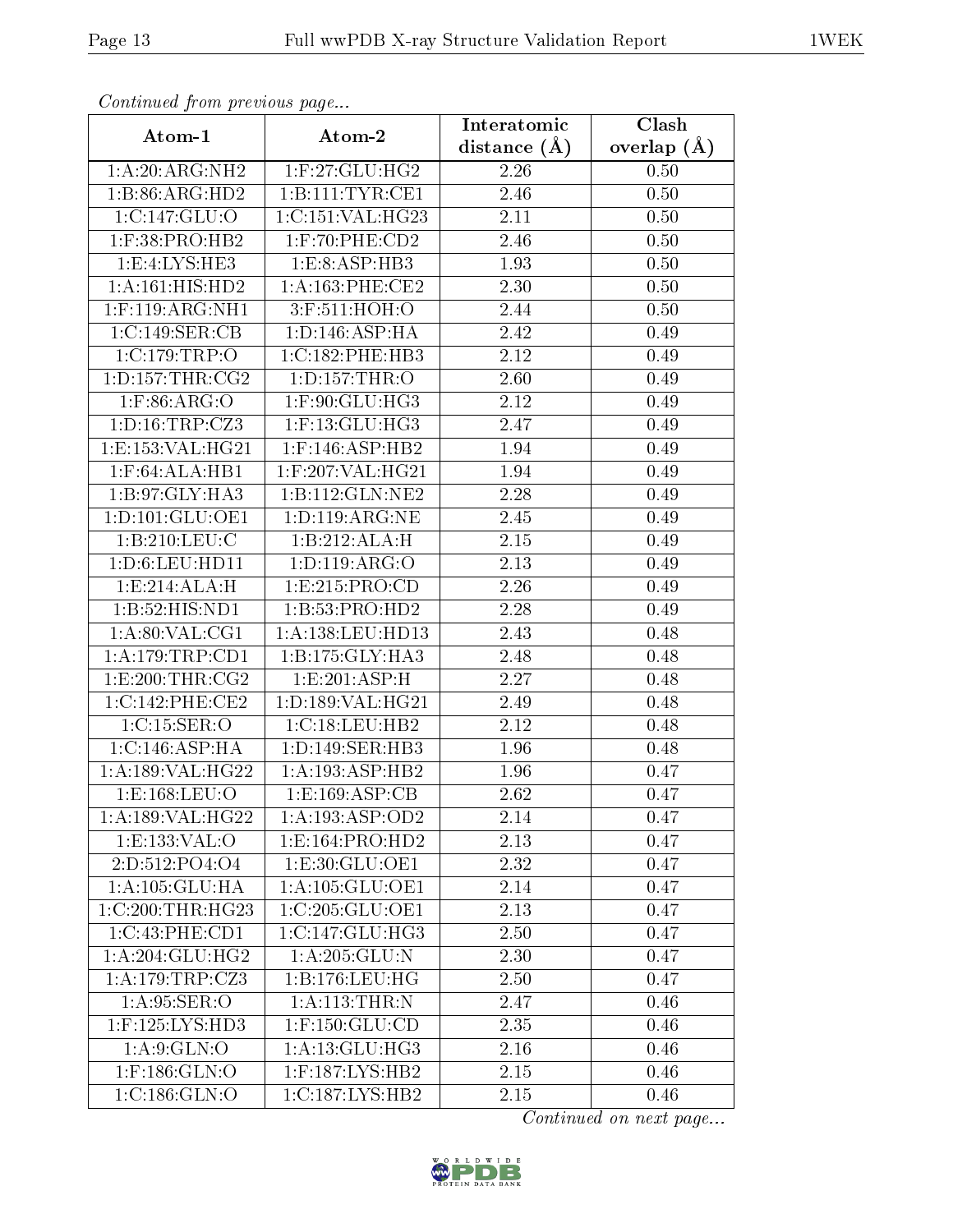| Continuea from previous page |                              | Interatomic    | Clash         |  |
|------------------------------|------------------------------|----------------|---------------|--|
| Atom-1                       | Atom-2                       | distance $(A)$ | overlap $(A)$ |  |
| $1:$ F:26:VAL:O              | 1:F:30:GLU:HG3               | 2.16           | 0.46          |  |
| 1:F:44:GLY:HA3               | $1:$ F:80:VAL:HG11           | 1.97           | 0.46          |  |
| 1:B:20:ARG:O                 | 1:B:24:GLU:HG3               | 2.16           | 0.46          |  |
| 1:C:18:LEU:HD23              | 1:D:22:LEU:CD2               | 2.46           | 0.46          |  |
| $1:$ F:169:ASP:HA            | $1:$ F:201:ASP:OD1           | 2.16           | 0.46          |  |
| 1:B:60:ARG:HD2               | 3:B:547:HOH:O                | 2.16           | 0.46          |  |
| $1:$ F:80:VAL:O              | 1:F:84:VAL:HG23              | 2.15           | 0.46          |  |
| $1:$ F:9:GLN:NE2             | $1:$ F:119:ARG:HH22          | 2.14           | 0.45          |  |
| 1: E:200: THR: HG22          | 1: E: 202: GLU: N            | 2.32           | 0.45          |  |
| 1:B:18:LEU:O                 | 1:B:22:LEU:HB2               | 2.16           | 0.45          |  |
| 1:A:145:LEU:HD12             | 1:B:149:SER:CB               | 2.46           | 0.45          |  |
| 1:A:22:LEU:HDI1              | 1: B: 22: LEU: CD2           | 2.46           | 0.45          |  |
| 1:B:65:LEU:HD13              | 1:B:207:VAL:HG22             | 1.97           | 0.45          |  |
| 1: E: 125: LYS: HD3          | 1: E: 150: GLU: CD           | 2.36           | 0.45          |  |
| $1:$ F:202:GLU:CB            | 1:F:205:GLU:HG3              | 2.38           | 0.45          |  |
| 1:C:200:THR:HG22             | $1:C:201:ASP:\overline{N}$   | 2.32           | 0.44          |  |
| 1: A: 168: LEU: O            | 1:A:169:ASP:HB3              | 2.16           | 0.44          |  |
| 1:C:31:THR:HG21              | 1:C:116:LEU:CD2              | 2.47           | 0.44          |  |
| 1:C:174:CLU:HG2              | 1:C:178:ARG:NH2              | 2.33           | 0.44          |  |
| 1: D: 157: THR:O             | 1: D: 158: GLU: HB2          | 2.18           | 0.44          |  |
| 1:A:129:VAL:HG23             | 3:A:563:HOH:O                | 2.17           | 0.44          |  |
| 1: D:80: VAL:CG1             | 1:D:138:LEU:HD13             | 2.47           | 0.44          |  |
| 1:B:86:ARG:HB2               | 1:B:111:TYR:CD1              | 2.53           | 0.44          |  |
| 1:B:119:ARG:HG2              | 1:B:120:TYR:CE1              | 2.52           | 0.44          |  |
| 1:C:102:LEU:HD12             | 1:C:102:LEU:N                | 2.31           | 0.44          |  |
| 1:C:174:CLU:HG2              | 1:C:178:ARG:HH22             | 1.83           | 0.44          |  |
| 1:E:65:LEU:HD23              | 1:E:72:VAL:HG12              | 2.00           | 0.44          |  |
| 1: A:20: ARG:HB3             | 3:A:520:HOH:O                | 2.18           | 0.44          |  |
| 1: B: 125: LYS: HG2          | $1:B:147:GL\overline{U:OE2}$ | 2.18           | 0.44          |  |
| 1:C:168:LEU:O                | 1:C:169:ASP:CB               | 2.66           | 0.44          |  |
| 1: E: 137: PHE: CZ           | 1: E: 148: LEU: HA           | 2.53           | 0.44          |  |
| $1:$ F:204:GLU:O             | $1:$ F:208:GLN:HG3           | 2.17           | 0.44          |  |
| 1: E: 153: VAL: HG21         | $1:$ F:146:ASP:CB            | 2.48           | 0.43          |  |
| 1: D: 5: PRO: HA             | 3:D:519:HOH:O                | 2.17           | 0.43          |  |
| 1: E: 176: LEU: O            | 1: E: 180: LEU: HG           | 2.18           | 0.43          |  |
| $1:$ F:162:ARG:NH2           | 3:F:529:HOH:O                | 2.51           | 0.43          |  |
| 1: E: 175: GLY: HA3          | $1:$ F:179:TRP:CD1           | 2.53           | 0.43          |  |
| 1: A:101: GLU:HG3            | 1:A:118:LEU:O                | 2.18           | 0.43          |  |
| 1: B: 55: TYR: CE1           | 1:B:83:ALA:HB2               | 2.53           | 0.43          |  |
| 1:E:160:VAL:HG13             | $1:$ F:7:ILE: $CD1$          | 2.48           | 0.43          |  |
| 1:C:162:ARG:NH1              | 1:C:162:ARG:HG3              | 2.34           | 0.43          |  |

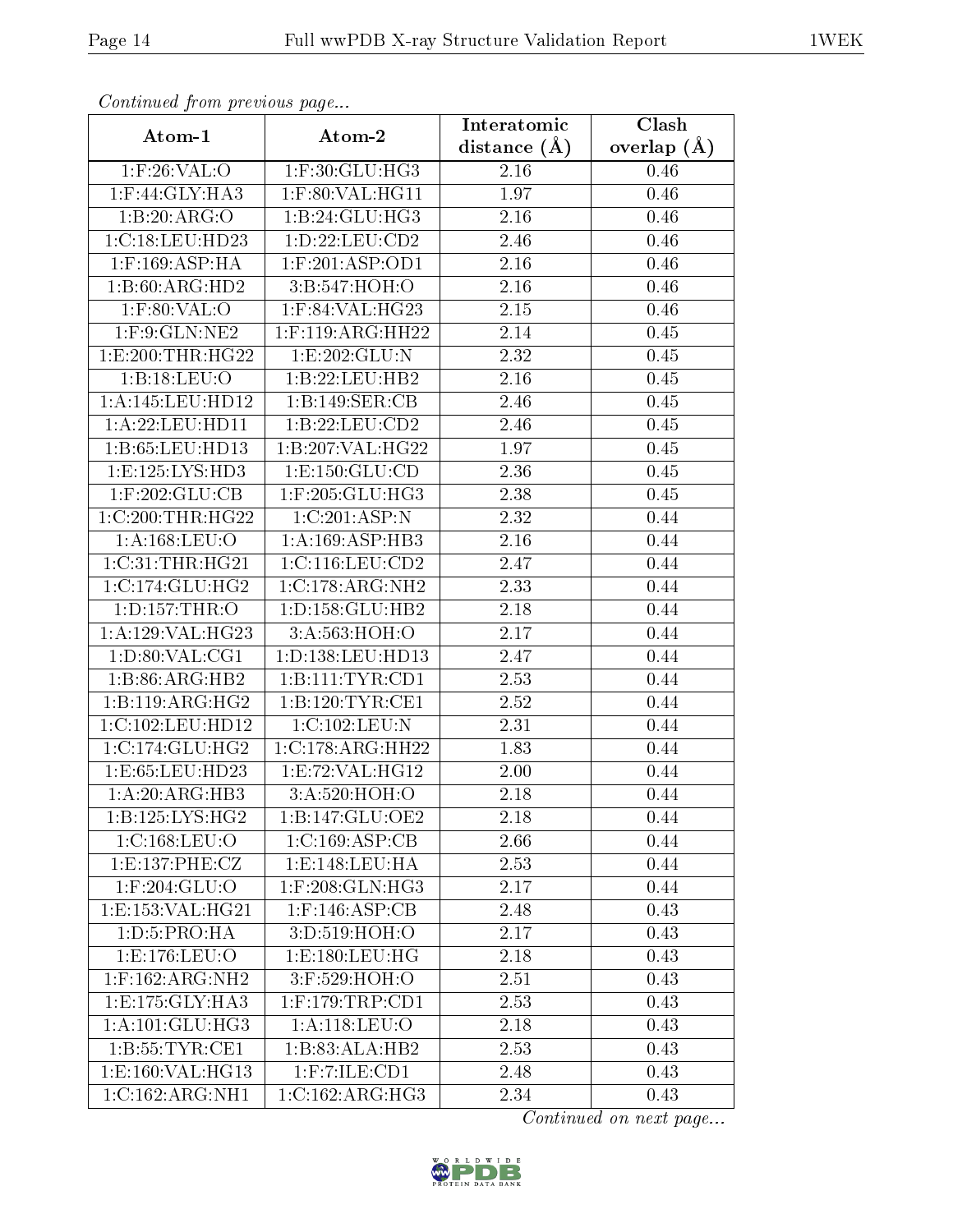| Continuea from previous page         |                                         | Interatomic    | Clash         |
|--------------------------------------|-----------------------------------------|----------------|---------------|
| Atom-1                               | Atom-2                                  | distance $(A)$ | overlap $(A)$ |
| 1:E:177:VAL:HG21                     | 1:E:199:LEU:HD23                        | 2.00           | 0.43          |
| 1:B:82:GLU:HG3                       | 1:B:109:ASN:HB2                         | 2.01           | 0.43          |
| 1: D: 168: LEU: HA                   | 1: D:200:THR:O                          | 2.19           | 0.43          |
| 1:E:186:GLN:O                        | 1:E:187:LYS:HB2                         | 2.19           | 0.43          |
| 1: A:20: ARG:NH1                     | 1: A:119: ARG:HG3                       | 2.34           | 0.43          |
| 1: A:55:TYR:CE1                      | $1:A:83:ALA:H\overline{B2}$             | 2.53           | 0.43          |
| 1:A:20:ARG:HD2                       | 3:A:520:HOH:O                           | 2.17           | 0.43          |
| $1: D: 12: HIS: \overline{CE1}$      | 1: D: 13: GLU: HG3                      | 2.54           | 0.43          |
| 1:D:121:PHE:O                        | 1: D: 125: LYS: HG2                     | 2.19           | 0.42          |
| 3:E:554:HOH:O                        | $1:$ F:125:LYS:HD2                      | 2.19           | 0.42          |
| $1:$ F:17:ARG:NH1                    | $1:$ F:20:ARG:HH21                      | 2.17           | 0.42          |
| 1:C:202:GLU:HA                       | $1:C:203:P\overline{RO:H\overline{D3}}$ | 1.87           | 0.42          |
| $1:$ F:164:PRO:HG2                   | $1:$ F:213:GLU:OE1                      | 2.19           | 0.42          |
| 1:B:211:LYS:HE2                      | 1:B:211:LYS:HB3                         | 1.86           | 0.42          |
| $1:$ F:168:LEU:O                     | $1:$ F:169:ASP:CB                       | 2.67           | 0.42          |
| 1:A:145:LEU:HD12                     | 1:B:149:SER:HB3                         | 1.97           | 0.42          |
| 1:C:8:ASP:OD2                        | 1:D:161:HIS:ND1                         | 2.48           | 0.42          |
| 1: D:82: GLU: HG3                    | 1: D: 109: ASN: HB2                     | 2.01           | 0.42          |
| 1:E:109:ASN:HA                       | 1:E:110:PRO:HD3                         | 1.84           | 0.42          |
| $1:$ F:208:GLN:HE21                  | $1:$ F:208: $GLN:$ HB3                  | 1.63           | 0.42          |
| 1:F:209:ALA:O                        | $1:$ F:213:GLU:HG3                      | 2.19           | 0.42          |
| 1:B:107:LYS:HA                       | 1:B:108:PRO:HD3                         | 1.85           | 0.42          |
| 1:B:63:ARG:NH1                       | 3:B:545:HOH:O                           | 2.52           | 0.42          |
| 1:C:160:VAL:HG22                     | 1:C:161:HIS:N                           | 2.35           | 0.42          |
| 1:C:162:ARG:HG3                      | 1:C:162:ARG:HH11                        | 1.83           | 0.42          |
| 1: A:174: GLU: HG3                   | 1: A:178:ARG:HE                         | 1.85           | 0.42          |
| 1: A: 190: GLY: N                    | 1:A:193:ASP:OD2                         | 2.50           | 0.42          |
| 1:C:168:LEU:O                        | 1:C:169:ASP:HB3                         | 2.19           | 0.42          |
| 3:C:513:HOH:O                        | 1: D: 150: GLU: HG2                     | 2.19           | 0.42          |
| 1:A:174:GLU:O                        | 1:A:178:ARG:HG3                         | 2.19           | 0.42          |
| $1: A:19:PHE: \overline{\text{CE2}}$ | 1: E: 18: LEU: HD12                     | 2.54           | 0.42          |
| 1: E:6: LEU: HD11                    | 1: E: 119: ARG: O                       | 2.20           | 0.42          |
| $1:$ F:112:GLN:NE2                   | $1:$ F:115:ALA:HA                       | 2.34           | 0.42          |
| 1:B:194:LEU:HD12                     | 1:B:194:LEU:HA                          | 1.85           | 0.42          |
| 1:B:102:LEU:O                        | 1: B: 105: GLU: HG2                     | 2.20           | 0.41          |
| 1:A:30:GLU:O                         | 1: A:34: GLU:HG3                        | 2.19           | 0.41          |
| 1:B:116:LEU:N                        | 1:B:116:LEU:HD12                        | 2.35           | 0.41          |
| 1:A:189:VAL:HG22                     | 1:A:193:ASP:CB                          | 2.51           | 0.41          |
| 1:D:168:LEU:HD11                     | 1:D:206:VAL:HG21                        | 2.03           | 0.41          |
| 1: E: 4: LYS: HA                     | 1:E:5:PRO:HD3                           | 1.87           | 0.41          |
| 1:C:168:LEU:HA                       | 1:C:200:THR:O                           | 2.20           | 0.41          |

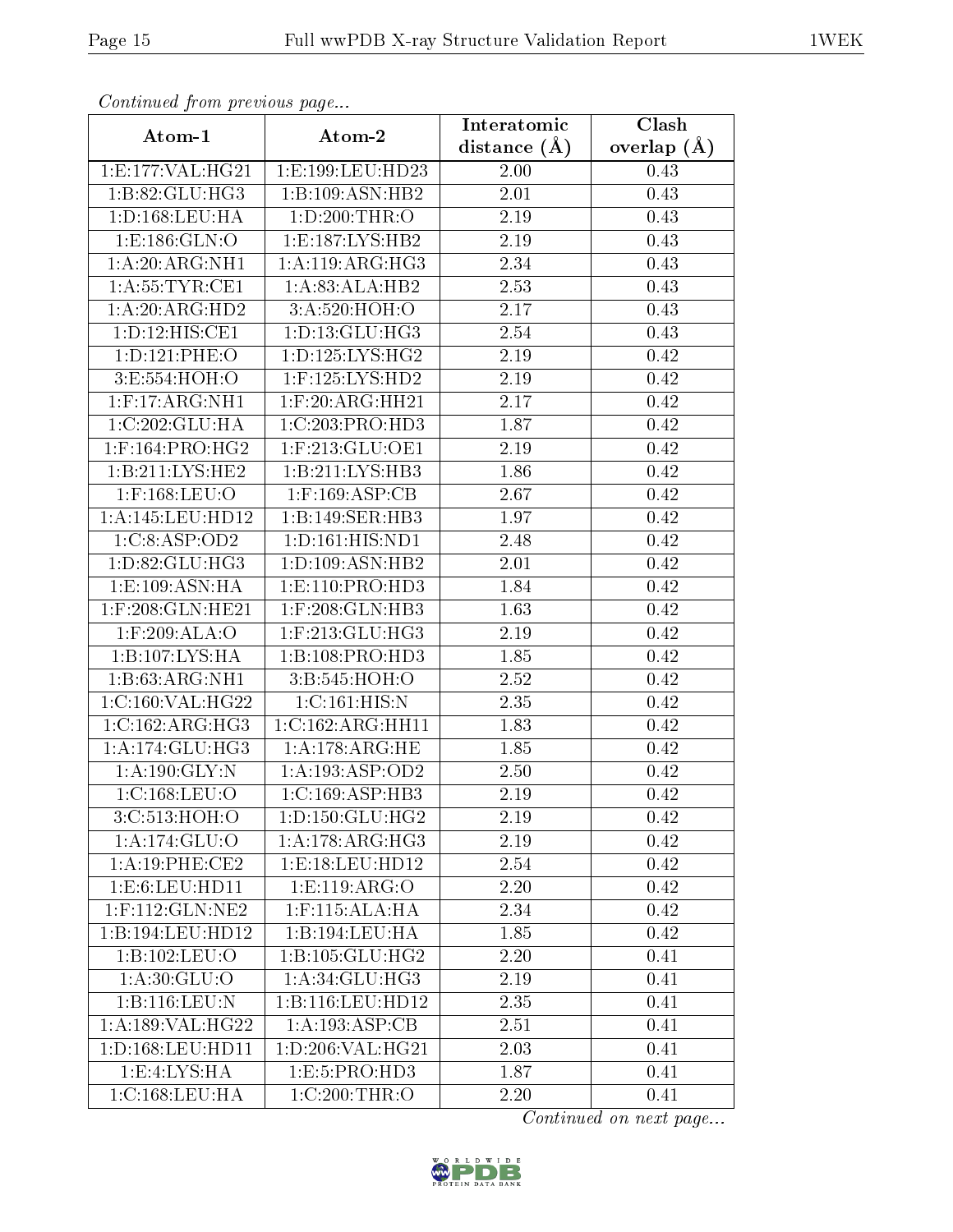|                     |                                   | Interatomic      | Clash         |
|---------------------|-----------------------------------|------------------|---------------|
| Atom-1              | Atom-2                            | distance $(\AA)$ | overlap $(A)$ |
| 1:C:99:ASN:ND2      | 1: C: 108: PRO: HB3               | 2.35             | 0.41          |
| 1:C:5:PRO:HB3       | 1: D: 158: GLU: O                 | 2.20             | 0.41          |
| 1: D: 170: ARG: HG2 | 1: D: 199: LEU: HB3               | 2.02             | 0.41          |
| 1:D:34:GLU:OE2      | 1: E: 119: ARG: NH2               | 2.45             | 0.41          |
| 1: D: 214: ALA: HA  | 1: D: 215: PRO: HD3               | 1.82             | 0.41          |
| 1: D:64: ALA:HB1    | 1:D:207:VAL:HG21                  | 2.02             | 0.41          |
| 1: A:80: VAL: HG11  | 1:A:138:LEU:HD13                  | 2.03             | 0.41          |
| 1:B:66:ALA:HB1      | 1:B:93:GLY:HA3                    | 2.03             | 0.41          |
| 1:D:20:ARG:HD3      | 1:E:30:GLU:OE2                    | 2.20             | 0.41          |
| 1:E:100:ILE:HB      | 1:E:124:ARG:NH2                   | 2.36             | 0.41          |
| $1:$ F:125:LYS:HD3  | $1:$ F:150:GLU:OE2                | 2.20             | 0.41          |
| 1:D:148:LEU:HD12    | 1: D: 173: TRP: CZ3               | 2.56             | 0.40          |
| 1:A:107:LYS:CD      | 1:A:107:LYS:N                     | 2.74             | 0.40          |
| 1:C:32:LEU:HB3      | 1: C: 131: TYR: CD1               | 2.57             | 0.40          |
| 1: A: 55: TYR: CD1  | 1:A:83:ALA:HB2                    | 2.57             | 0.40          |
| 1:B:202:GLU:HA      | 1:B:203:PRO:HD3                   | 2.01             | 0.40          |
| 1: D: 181: ALA: HA  | 1:D:194:LEU:HD21                  | 2.03             | 0.40          |
| 1: E: 168: LEU: O   | 1:E:169:ASP:HB3                   | 2.22             | 0.40          |
| 1:E:65:LEU:CD1      | $1: E: 207: VAL: \overline{HG22}$ | 2.50             | 0.40          |
| 1:A:138:LEU:O       | 1: A: 139: PRO: C                 | 2.57             | 0.40          |
| 1: A:16:TRP:CH2     | 1:A:17:ARG:CZ                     | 3.04             | 0.40          |
| 3:C:513:HOH:O       | 1: D: 125: LYS: NZ                | 2.55             | 0.40          |
| $1:$ F:155:LEU:HD22 | $1:$ F:162:ARG:HD3                | $2.04\,$         | 0.40          |

There are no symmetry-related clashes.

## 5.3 Torsion angles  $(i)$

#### 5.3.1 Protein backbone (i)

There are no protein backbone outliers to report in this entry.

#### 5.3.2 Protein sidechains (i)

There are no protein residues with a non-rotameric sidechain to report in this entry.

#### 5.3.3 RNA (i)

There are no RNA molecules in this entry.

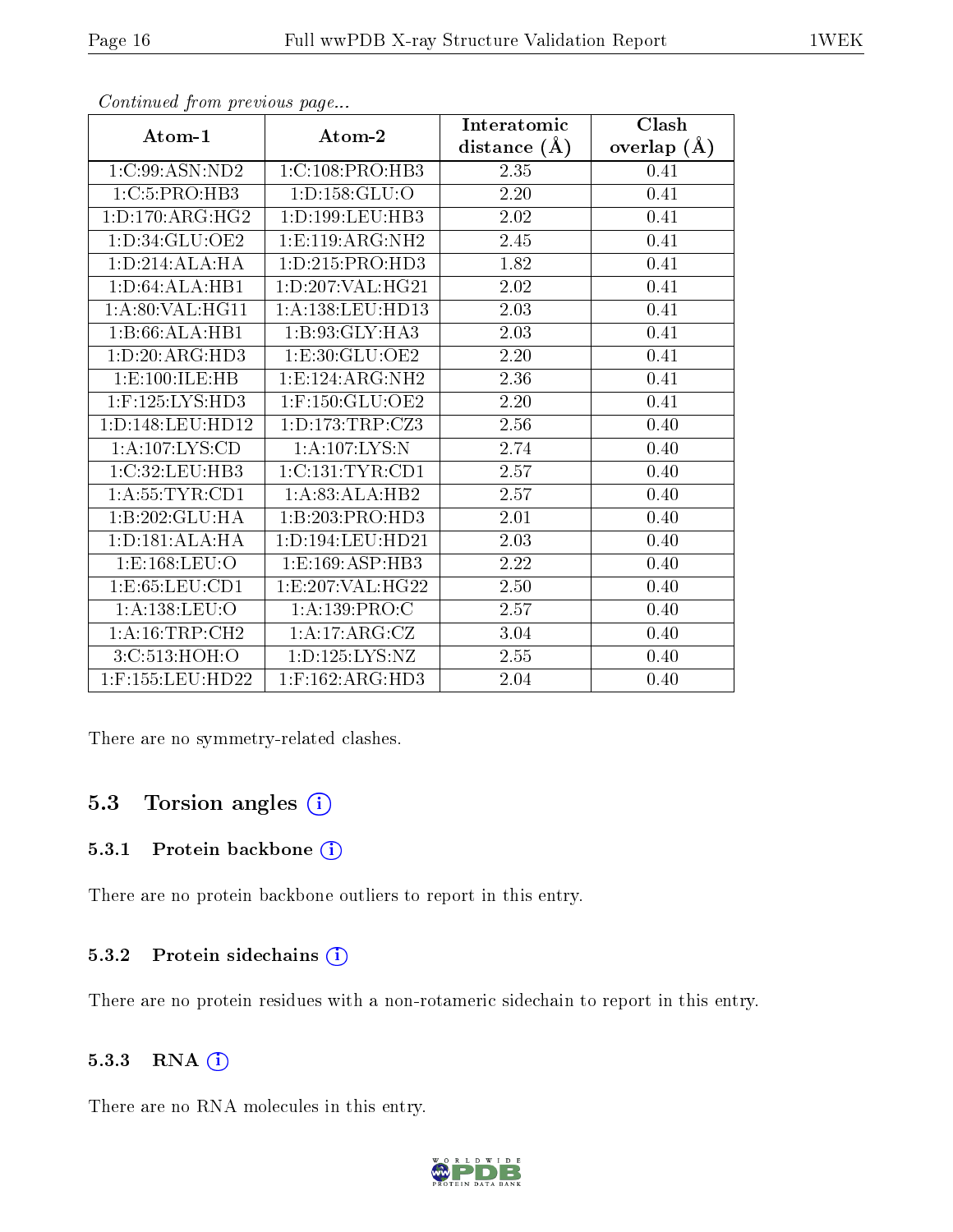### 5.4 Non-standard residues in protein, DNA, RNA chains (i)

There are no non-standard protein/DNA/RNA residues in this entry.

#### 5.5 Carbohydrates  $(i)$

There are no carbohydrates in this entry.

### 5.6 Ligand geometry  $(i)$

12 ligands are modelled in this entry.

In the following table, the Counts columns list the number of bonds (or angles) for which Mogul statistics could be retrieved, the number of bonds (or angles) that are observed in the model and the number of bonds (or angles) that are dened in the Chemical Component Dictionary. The Link column lists molecule types, if any, to which the group is linked. The Z score for a bond length (or angle) is the number of standard deviations the observed value is removed from the expected value. A bond length (or angle) with  $|Z| > 2$  is considered an outlier worth inspection. RMSZ is the root-mean-square of all Z scores of the bond lengths (or angles).

| Mol            |                 | Chain          | Res | Link                         |        | <b>Bond lengths</b> |                |        | Bond angles |                |
|----------------|-----------------|----------------|-----|------------------------------|--------|---------------------|----------------|--------|-------------|----------------|
|                | Type            |                |     |                              | Counts | RMSZ                | # $ Z  > 2$    | Counts | RMSZ        | # $ Z  > 2$    |
| $\overline{2}$ | PO <sub>4</sub> | $\overline{C}$ | 507 | $\overline{\phantom{a}}$     | 4,4,4  | 1.62                | $\theta$       | 6,6,6  | 0.45        | 0              |
| 2              | PO <sub>4</sub> | B              | 503 | $\blacksquare$               | 4,4,4  | 1.52                | $\theta$       | 6,6,6  | 0.44        | $\theta$       |
| $\overline{2}$ | PO <sub>4</sub> | $\overline{F}$ | 502 | $\qquad \qquad \blacksquare$ | 4,4,4  | 1.62                | $\overline{0}$ | 6,6,6  | 0.44        | 0              |
| 2              | PO <sub>4</sub> | D              | 506 | $\qquad \qquad \blacksquare$ | 4,4,4  | 1.55                | $\overline{0}$ | 6,6,6  | 0.46        | $\overline{0}$ |
| 2              | PO <sub>4</sub> | E              | 509 | $\overline{\phantom{a}}$     | 4,4,4  | 1.55                | $\overline{0}$ | 6,6,6  | 0.41        | 0              |
| 2              | PO <sub>4</sub> | E              | 504 | $\blacksquare$               | 4,4,4  | 1.39                | $\overline{0}$ | 6,6,6  | 0.43        | $\overline{0}$ |
| $\overline{2}$ | PO <sub>4</sub> | А              | 501 | $\qquad \qquad \blacksquare$ | 4,4,4  | 1.61                | $\theta$       | 6,6,6  | 0.43        | $\theta$       |
| $\overline{2}$ | PO <sub>4</sub> | $\mathcal{C}$  | 511 | $\qquad \qquad \blacksquare$ | 4,4,4  | 1.70                | $\overline{0}$ | 6,6,6  | 0.44        | $\overline{0}$ |
| $\overline{2}$ | PO <sub>4</sub> | D              | 508 | $\blacksquare$               | 4,4,4  | 1.66                | (25%)<br>1     | 6,6,6  | 0.46        | $\overline{0}$ |
| $\overline{2}$ | PO <sub>4</sub> | D              | 512 | $\blacksquare$               | 4,4,4  | 1.55                | $\theta$       | 6,6,6  | 0.39        | $\theta$       |
| $\overline{2}$ | PO <sub>4</sub> | $\mathcal{C}$  | 505 | $\overline{\phantom{a}}$     | 4,4,4  | 1.70                | $\theta$       | 6,6,6  | 0.47        | $\overline{0}$ |
| 2              | PO <sub>4</sub> | F              | 510 | $\qquad \qquad \blacksquare$ | 4,4,4  | 1.58                | $\theta$       | 6,6,6  | 0.43        | 0              |

All (1) bond length outliers are listed below:

|  |     |                                        | $\vert$ Mol   Chain   Res   Type   Atoms   Z   Observed(A)   Ideal(A) |  |
|--|-----|----------------------------------------|-----------------------------------------------------------------------|--|
|  | 508 | $\vert$ PO4 $\vert$ P-O4 $\vert$ -2.03 |                                                                       |  |

There are no bond angle outliers.

There are no chirality outliers.

There are no torsion outliers.

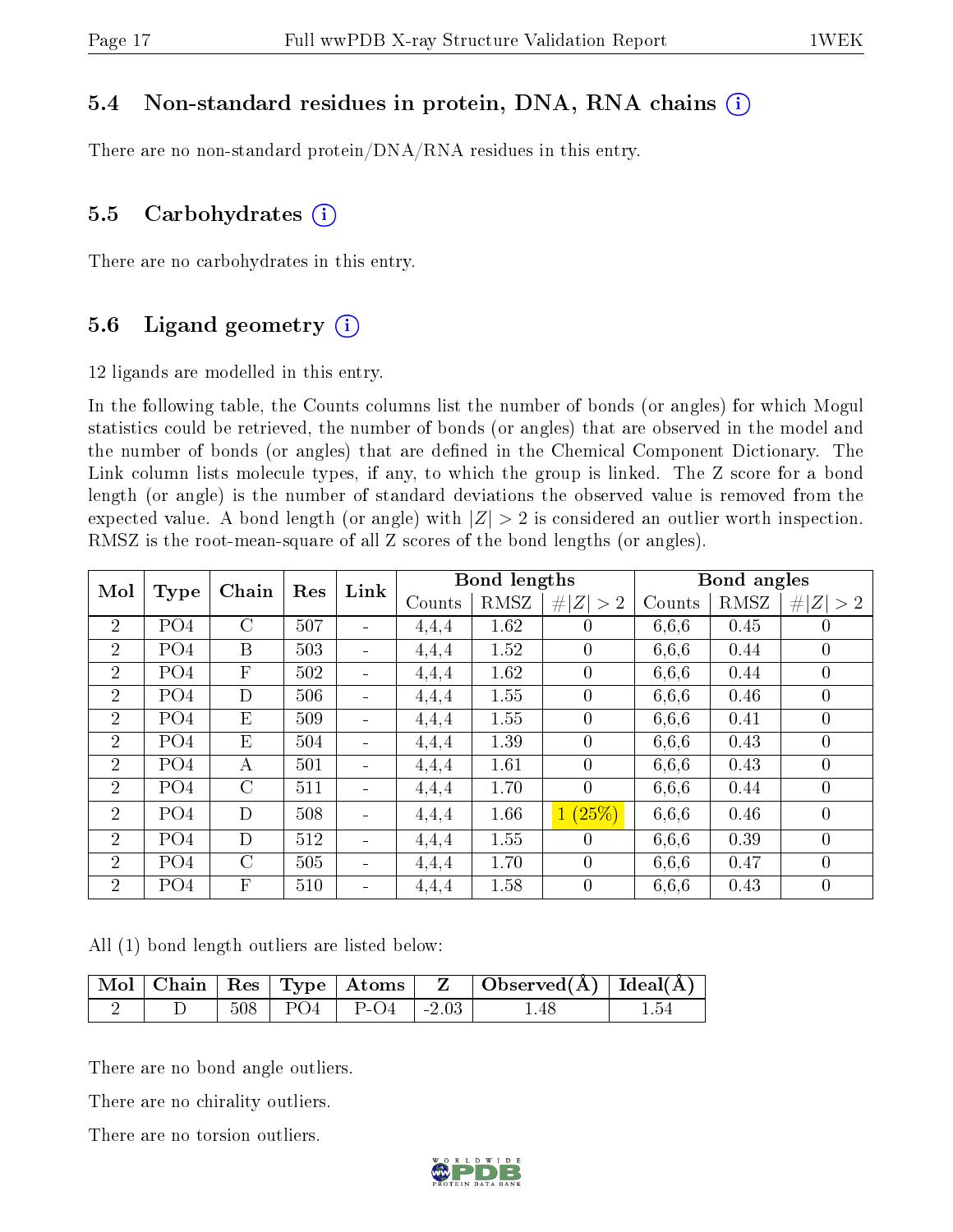There are no ring outliers.

2 monomers are involved in 2 short contacts:

|  |  | Mol   Chain   Res   Type   Clashes   Symm-Clashes |
|--|--|---------------------------------------------------|
|  |  |                                                   |
|  |  |                                                   |

## 5.7 [O](https://www.wwpdb.org/validation/2017/XrayValidationReportHelp#nonstandard_residues_and_ligands)ther polymers (i)

There are no such residues in this entry.

## 5.8 Polymer linkage issues (i)

There are no chain breaks in this entry.